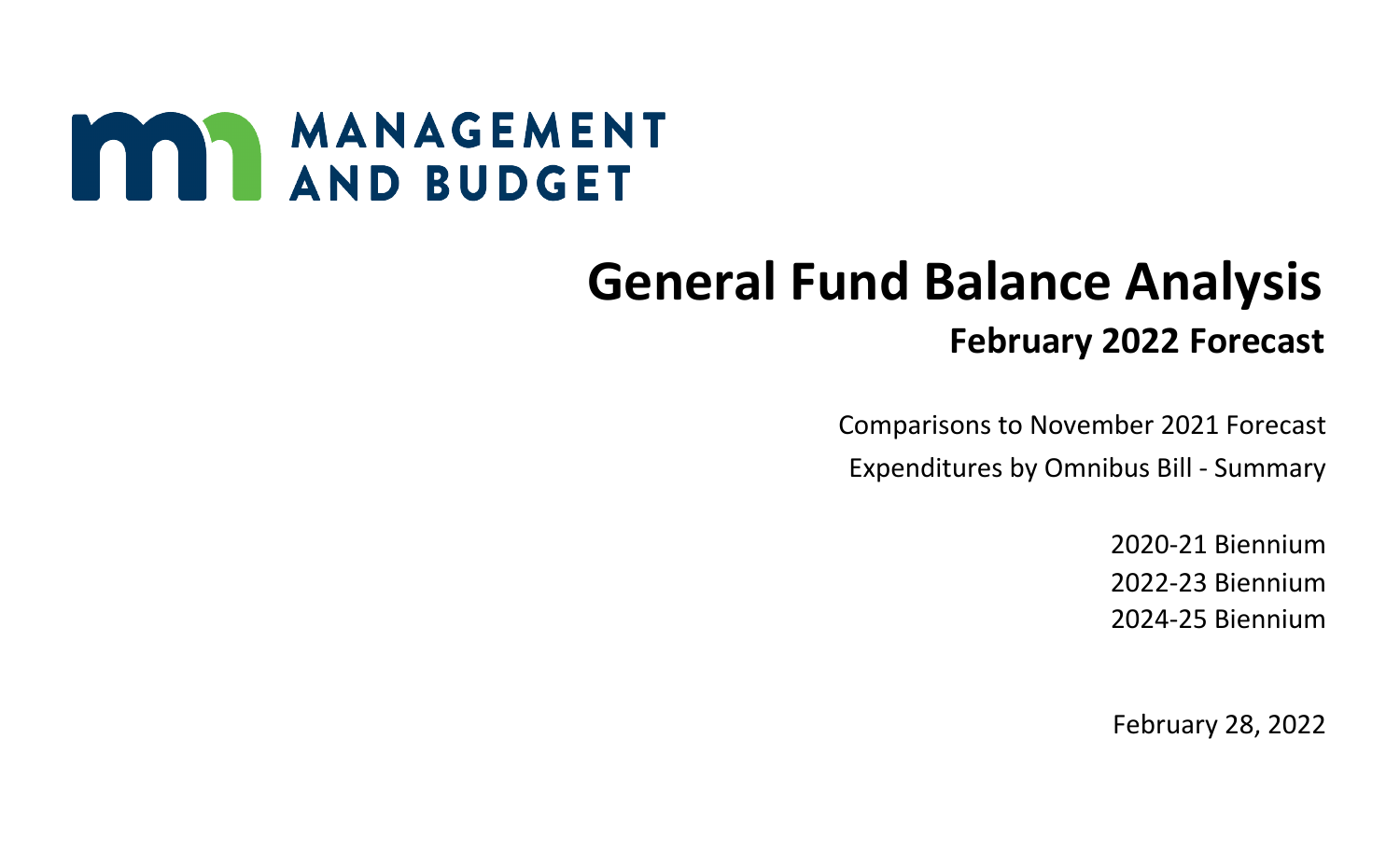### Table of Contents

|                                              | Page |
|----------------------------------------------|------|
| Summary of Resources and Expenditures        | 1    |
| Revenues/Resources                           |      |
| Non-Dedicated                                | 2    |
| Dedicated                                    | 2    |
| <b>Transfers From Other Funds</b>            | 2    |
| Prior Year Adjustments                       | 3    |
| Expenditures/Uses                            |      |
| E-12 Education                               | 3    |
| <b>Higher Education</b>                      | 3    |
| Property Tax Aids & Credits                  | 3    |
| <b>Health &amp; Human Services</b>           | 5    |
| Public Safety & Judiciary                    | 5    |
| Transportation                               | 6    |
| Environment                                  | 6    |
| Economic Development, Energy, Ag and Housing | 6    |
| <b>State Government &amp; Veterans</b>       | 7    |
| Debt Service                                 | 8    |
| Capital Projects & Grants                    | 8    |
| <b>Cancellation Estimates</b>                | 8    |
| Reserves & Appropriations Carried Forward    | 9    |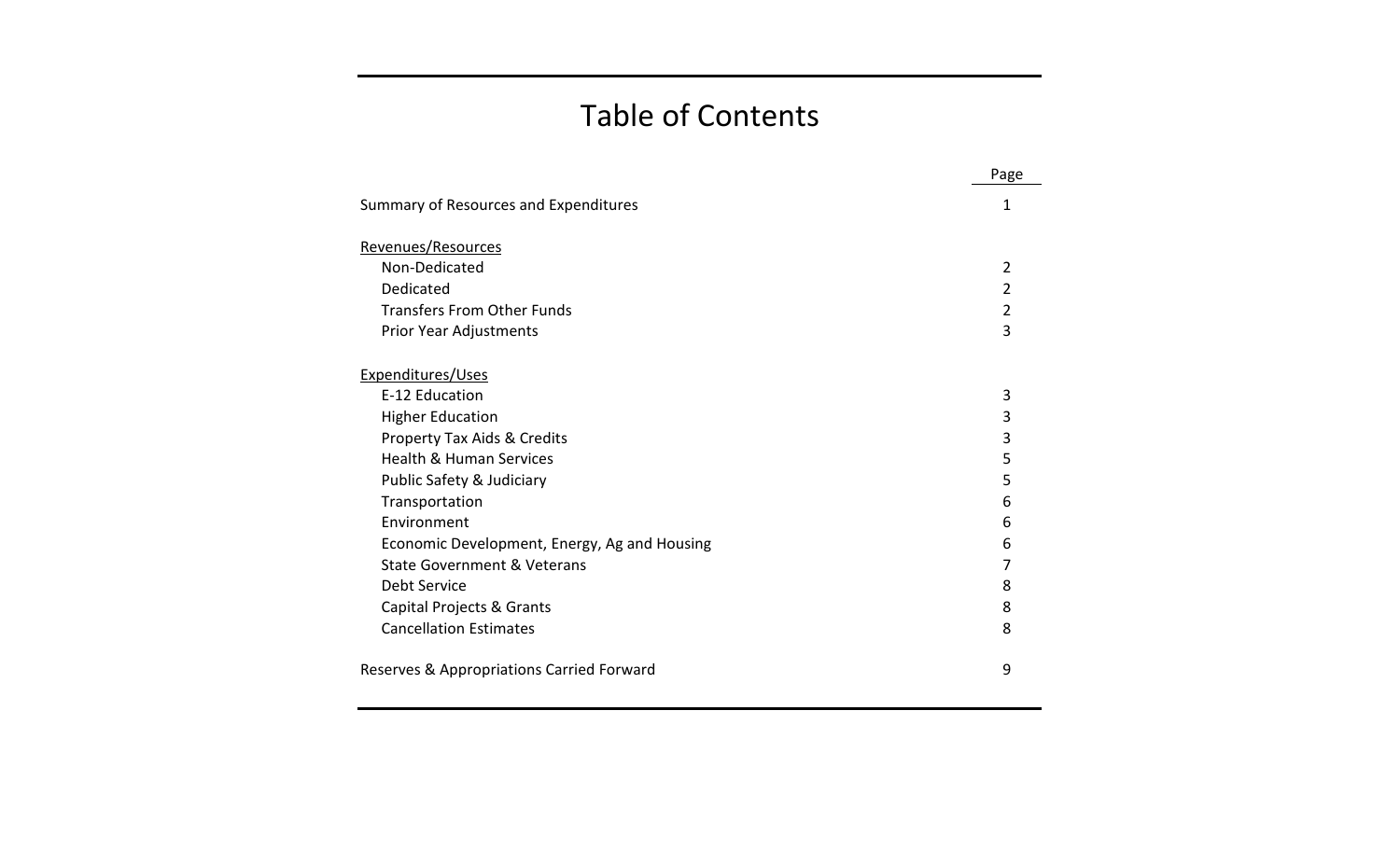|                                                                  | <b>Restated Actual</b> | <b>Restated Actual</b> | <b>Restated Actual</b> | <b>Restated Nov</b> | <b>Restated Nov</b> | Feb        | Feb        | Feb        | Feb vs Nov | FY 2022-23 vs | Feb        | Feb                     | Feb        | Feb vs Nov | FY 2024-25 vs |
|------------------------------------------------------------------|------------------------|------------------------|------------------------|---------------------|---------------------|------------|------------|------------|------------|---------------|------------|-------------------------|------------|------------|---------------|
| <b>General Fund - Fund Balance Analysis</b><br>(\$ in Thousands) |                        |                        |                        |                     |                     |            |            |            |            | FY 2020-21    |            |                         |            |            | FY 2022-23    |
|                                                                  | FY 2020                | FY 2021                | FY 2020-21             | FY 2022-23          | FY 2024-25          | FY 2022    | FY 2023    | FY 2022-23 | FY 2022-23 |               | FY 2024    | FY 2025                 | FY 2024-25 | FY 2024-25 |               |
| <b>General Fund Summary</b>                                      |                        |                        |                        |                     |                     |            |            |            |            |               |            |                         |            |            |               |
| <b>Actual &amp; Estimated Resources</b>                          |                        |                        |                        |                     |                     |            |            |            |            |               |            |                         |            |            |               |
| Balance Forward From Prior Year                                  | 3,971,359              | 3,343,865              | 3,971,35               | 7,025,95            | 11,063,685          | 7,025,957  | 9,817,727  | 7,025,95   |            | 3,054,598     | 12,585,538 | 16,035,964              | 12,585,538 | 1,521,853  | 5,559,581     |
| <b>Current Resources:</b>                                        |                        |                        |                        |                     |                     |            |            |            |            |               |            |                         |            |            |               |
| <b>Tax Revenues</b>                                              | 22,077,21              | 25,660,445             | 47,737,661             | 53,440,332          | 57,825,811          | 26,552,098 | 28,042,318 | 54,594,416 | 1,154,084  | 6,856,755     | 28,768,606 | 29,337,281              | 58,105,887 | 280,076    | 3,511,471     |
| Non-Tax Revenues                                                 | 817,106                | 921,862                | 1,738,968              | 1,529,186           | 1,535,993           | 850,481    | 776,268    | 1,626,749  | 97,563     | $-112,219$    | 783,371    | 783,018                 | 1,566,389  | 30,396     | $-60,360$     |
| Subtotal Non-Dedicated Revenues                                  | 22,894,322             | 26,582,307             | 49,476,629             | 54,969,518          | 59,361,804          | 27,402,579 | 28,818,586 | 56,221,165 | 1,251,647  | 6,744,536     | 29,551,977 | 30,120,299              | 59,672,276 | 310,472    | 3,451,111     |
| <b>Dedicated Revenue</b>                                         | 795                    |                        | 800                    |                     |                     |            |            |            |            | -790          |            | - 5                     |            |            |               |
| Transfers From Other Funds                                       | 155,643                | 532,294                | 687,937                | 959,181             | 849,584             | 176,896    | 782,285    | 959,18     |            | 271,244       | 700,336    | 149,252                 | 849,588    |            | $-109,593$    |
| Prior Year Adjustments                                           | 99,722                 | 214,054                | 313,776                | 108,481             | 74,088              | 71,378     | 37,103     | 108,481    |            | $-205,295$    | 37,064     | 37,024                  | 74,088     |            | $-34,393$     |
| Subtotal Other Revenue                                           | 256,160                | 746,353                | 1,002,513              | 1,067,67            | 923,682             | 248,279    | 819,393    | 1,067,67   |            | 65,159        | 737,405    | 186,281                 | 923,686    |            | $-143,986$    |
| <b>Subtotal Current Resources</b>                                | 23,150,482             | 27,328,660             | 50,479,142             | 56,037,190          | 60,285,486          | 27,650,858 | 29,637,979 | 57,288,837 | 1,251,647  | 6,809,695     | 30,289,382 | 30,306,580              | 60,595,962 | 310,476    | 3,307,125     |
| <b>Total Resources Available</b>                                 | 27,121,841             | 30,672,525             | 54,450,501             | 63,063,147          | 71,349,171          | 34,676,815 | 39,455,706 | 64,314,794 | 1,251,647  | 9,864,293     | 42,874,920 | 46,342,544              | 73,181,500 | 1,832,329  | 8,866,706     |
| <b>Actual &amp; Estimated Expenditures</b>                       |                        |                        |                        |                     |                     |            |            |            |            |               |            |                         |            |            |               |
| E-12 Education                                                   | 9,835,739              | 9,919,135              | 19,754,874             | 20,660,548          | 21,294,353          | 10,077,280 | 10,425,655 | 20,502,93  | $-157,613$ | 748,061       | 10,576,507 | 10,665,948              | 21,242,455 | $-51,898$  | 739,520       |
| <b>Higher Education</b>                                          | 1,693,37               | 1,714,340              | 3,407,71               | 3,511,868           | 3,505,828           | 1,756,101  | 1,755,767  | 3,511,868  |            | 104,151       | 1,752,914  | 1,752,914               | 3,505,828  |            | $-6,040$      |
| Property Tax Aids & Credits                                      | 1,866,80               | 2,025,878              | 3,892,68               | 4,168,58            | 4,367,225           | 2,075,125  | 2,078,514  | 4,153,639  | $-14,947$  | 260,958       | 2,151,796  | 2,191,007               | 4,342,803  | $-24,422$  | 189,164       |
| Health & Human Services                                          | 7,035,367              | 6,611,035              | 13,646,402             | 16,409,852          | 18,420,746          | 7,038,752  | 9,263,503  | 16,302,25  | $-107,597$ | 2,655,853     | 8,988,759  | 9,499,171               | 18,487,930 | 67,184     | 2,185,675     |
| Public Safety & Judiciary                                        | 1,236,945              | 1,313,711              | 2,550,656              | 2,680,711           | 2,649,392           | 1,353,431  | 1,327,247  | 2,680,678  | $-33$      | 130,022       | 1,324,472  | 1,324,920               | 2,649,392  |            | $-31,286$     |
| Transportation                                                   | 174,820                | 170,750                | 345,570                | 477,224             | 271,460             | 327,502    | 149,722    | 477,224    |            | 131,654       | 135,730    | 135,730                 | 271,460    |            | $-205,764$    |
| Environment                                                      | 166,422                | 182,212                | 348,634                | 385,583             | 355,626             | 207,650    | 190,477    | 398,127    | 12,544     | 49,493        | 178,901    | 178,738                 | 357,639    | 2,013      | $-40,488$     |
| Economic Development, Energy, Ag and Housing                     | 303,980                | 300,722                | 604,702                | 823,029             | 604,976             | 527,882    | 298,445    | 826,327    | 3,298      | 221,625       | 302,331    | 302,692                 | 605,023    |            | $-221,304$    |
| State Government & Veterans                                      | 794,715                | 718,612                | 1,513,327              | 1,364,453           | 1,259,954           | 731,786    | 628,895    | 1,360,681  | $-3,772$   | $-152,646$    | 632,574    | 624,312                 | 1,256,886  | $-3,068$   | $-103,795$    |
| Debt Service                                                     | 540,081                | 515,544                | 1,055,625              | 1,198,836           | 1,272,723           | 592,426    | 604,322    | 1,196,748  | $-2,088$   | 141,123       | 627,160    | 629,974                 | 1,257,134  | $-15,589$  | 60,386        |
| Capital Projects & Grants                                        | 129,727                | 174,629                | 304,356                | 338,772             | 350,527             | 176,153    | 162,621    | 338,774    |            | 34,418        | 172,812    | 177,611                 | 350,423    | $-104$     | 11,649        |
| <b>Cancellation Estimates</b>                                    |                        |                        |                        | $-20,000$           | $-20,000$           | $-5,000$   | $-15,000$  | $-20,000$  |            | $-20,000$     | $-5,000$   | $-15,000$               | $-20,000$  |            |               |
| Subtotal by Appropriation Bill                                   | 23,777,976             | 23,646,568             | 47,424,544             | 51,999,462          | 54,332,810          | 24,859,088 | 26,870,168 | 51,729,256 | $-270,206$ | 4,304,712     | 26,838,956 | 27,468,017              | 54,306,973 | $-25,837$  | 2,577,717     |
| <b>Total Expenditures &amp; Transfers</b>                        | 23,777,976             | 23,646,568             | 47,424,544             | 51,999,462          | 54,332,810          | 24,859,088 | 26,870,168 | 51,729,256 | $-270,206$ | 4,304,712     | 26,838,956 | 27,468,017              | 54,306,973 | $-25,837$  | 2,577,717     |
| <b>Balance Before Reserves</b>                                   | 3,343,865              | 7,025,957              | 7,025,957              | 11,063,685          | 17,016,361          | 9,817,727  | 12,585,538 | 12,585,538 | 1,521,853  | 5,559,581     | 16,035,964 | 18,874,527              | 18,874,527 | 1,858,166  | 6,288,989     |
| Cash Flow Account                                                | 350,000                | 350,000                | 350,000                | 350,000             | 350,000             | 350,000    | 350,000    | 350,000    |            |               | 350,000    | 350,000                 | 350,000    |            |               |
| <b>Budget Reserve</b>                                            | 2,358,698              | 2,406,352              | 2,406,352              | 2,655,745           | 2,655,745           | 2,655,745  | 2,655,745  | 2,655,745  |            | 249,393       | 2,655,745  | 2,655,745               | 2,655,745  |            |               |
| Stadium Reserve                                                  | 55,700                 | 106,709                | 106,709                | 312,108             | 550,332             | 212,600    | 326,761    | 326,761    | 14,653     | 220,052       | 449,427    | 581,221                 | 581,221    | 30,889     | 254,460       |
| <b>Appropriations Carried Forward</b>                            | 246,058                | 111,033                | 111,033                |                     |                     |            |            |            |            | $-111,033$    | - 0        | $\overline{\mathbf{0}}$ |            |            |               |
| <b>Budgetary Balance</b>                                         | 333,409                | 4,051,863              | 4,051,863              | 7,745,832           | 13,460,284          | 6,599,382  | 9,253,032  | 9,253,032  | 1,507,200  | 5,201,169     | 12,580,792 | 15,287,561              | 15,287,561 | 1,827,277  | 6,034,529     |

\*FY 2020-21 actuals and November forecast values for FY 2022-25 have been adjusted to reallocate all S Corp receipts, which now are predominantly Pass-Through Entity Tax receipts, from corporate income tax to in Individual has a net \$0 impact on general fund revenues in all years. This adjustment will also be made moving forward.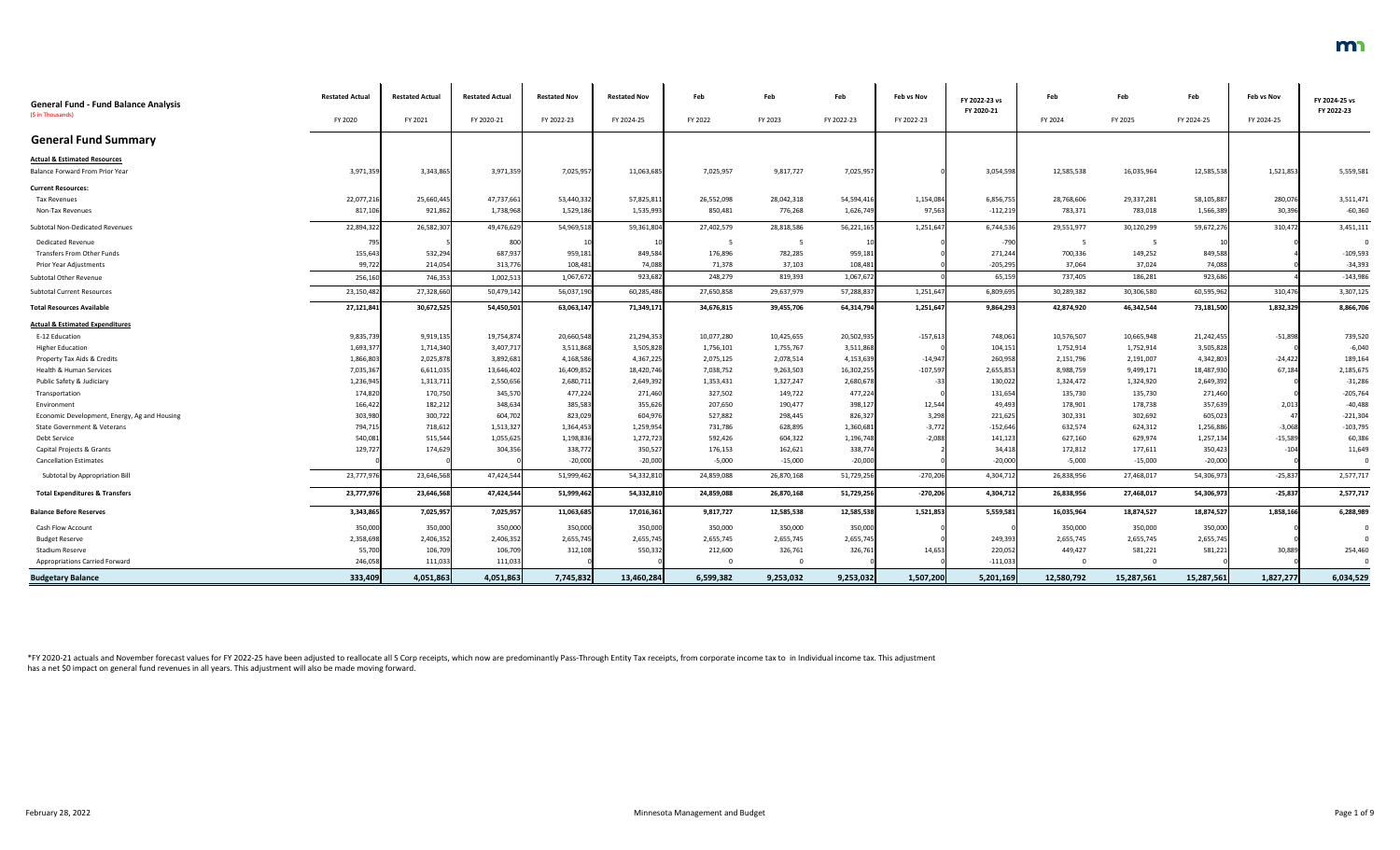| <b>General Fund - Fund Balance Analysis</b>                    | <b>Restated Actual</b> | <b>Restated Actual</b> | <b>Restated Actual</b> | <b>Restated Nov</b> | <b>Restated Nov</b> | Feb        | Feb        | Feb             | Feb vs Nov | FY 2022-23 vs<br>FY 2020-21 | Feb        | Feb            | Feb             | Feb vs Nov | FY 2024-25 vs<br>FY 2022-23 |
|----------------------------------------------------------------|------------------------|------------------------|------------------------|---------------------|---------------------|------------|------------|-----------------|------------|-----------------------------|------------|----------------|-----------------|------------|-----------------------------|
| (\$ in Thousands)                                              | FY 2020                | FY 2021                | FY 2020-21             | FY 2022-23          | FY 2024-25          | FY 2022    | FY 2023    | FY 2022-23      | FY 2022-23 |                             | FY 2024    | FY 2025        | FY 2024-25      | FY 2024-25 |                             |
| <b>Non-Dedicated Revenue</b>                                   |                        |                        |                        |                     |                     |            |            |                 |            |                             |            |                |                 |            |                             |
| <b>Tax Revenues:</b>                                           |                        |                        |                        |                     |                     |            |            |                 |            |                             |            |                |                 |            |                             |
| *Individual Income                                             | 12,135,383             | 14,232,534             | 26,367,91              | 29,676,470          | 33,337,864          | 14,477,173 | 15,697,125 | 30,174,298      | 497,828    | 3,806,38                    | 16,400,015 | 16,739,679     | 33,139,694      | $-198,170$ | 2,965,396                   |
| *Corporate Income                                              | 1,539,021              | 2,258,496              | 3,797,517              | 4,103,410           | 3,392,073           | 2,375,832  | 2,051,145  | 4,426,977       | 323,567    | 629,460                     | 1,849,933  | 1,804,136      | 3,654,069       | 261,996    | $-772,908$                  |
| Sales Tax-General                                              | 5,745,504              | 6,169,363              | 11,914,867             | 13,610,824          | 14,918,168          | 6,602,798  | 7,219,596  | 13,822,394      | 211,570    | 1,907,527                   | 7,421,808  | 7,641,894      | 15,063,702      | 145,534    | 1,241,308                   |
| <b>Statewide Property Tax</b>                                  | 753,31                 | 803,134                | 1,556,452              | 1,538,403           | 1,497,093           | 771,915    | 764,133    | 1,536,048       | $-2,355$   | $-20,404$                   | 748,456    | 748,637        | 1,497,093       |            | $-38,955$                   |
| Estate & Gift Tax                                              | 146,739                | 208,231                | 354,970                | 413,800             | 472,100             | 210,600    | 215,400    | 426,000         | 12,200     | 71,030                      | 225,000    | 240,500        | 465,500         | $-6,600$   | 39,500                      |
| Liquor, Wine, Beer                                             | 94,239                 | 101,424                | 195,663                | 207,600             | 218,020             | 104,550    | 107,700    | 212,250         | 4,650      | 16,587                      | 110,250    | 112,880        | 223,130         | 5,110      | 10,880                      |
| Cigarette & Tobacco Products                                   | 581,02                 | 593,184                | 1,174,206              | 1,182,370           | 1,180,410           | 598,240    | 600,330    | 1,198,570       | 16,200     | 24,364                      | 599,230    | 598,380        | 1,197,610       | 17,200     | $-960$                      |
| <b>Taconite Occupation</b>                                     | 15,654                 | 9,470                  | 25,124                 | 32,300              | 31,000              | 56,900     | 27,800     | 84,700          | 52,400     | 59,576                      | 27,100     | 24,000         | 51,100          | 20,100     | $-33,600$                   |
| Mortgage Registry Tax                                          | 170,36                 | 246,027                | 416,391                | 400,972             | 349,726             | 215,957    | 180,954    | 396,911         | $-4,061$   | $-19,480$                   | 173,785    | 169,384        | 343,169         | $-6,557$   | $-53,742$                   |
| Deed Transfer Tax                                              | 134,58                 | 164,412                | 298,994                | 374,282             | 381,775             | 200,936    | 201,538    | 402,474         | 28,192     | 103,480                     | 199,666    | 206,558        | 406,224         | 24,449     | 3,750                       |
| <b>Insurance Gross Earnings</b>                                | 416,845                | 443,075                | 859,920                | 903,335             | 951,992             | 449,173    | 459,711    | 908,884         | 5,549      | 48,964<br>10                | 470,792    | 481,729        | 952,521         | 529        | 43,637<br>$\Omega$          |
| <b>Controlled Substance Tax</b><br><b>Other Gross Earnings</b> |                        | 54                     | 107                    | 100                 | 100                 | 50         | 50         | 10              |            |                             | - 5<br>50  | - 5            |                 |            |                             |
| Lawful Gambling Taxes                                          | 78,599                 | 119,682                | 198,281                | 323,000             | 356,000             | 164,750    | 173,050    | 100<br>337,800  | 14,800     | 139,519                     | 181,650    | 50<br>190,750  | 100<br>372,400  | 16,400     | 34,600                      |
| <b>Medical Assistance Surcharges</b>                           | 272,736                | 318,324                | 591,060                | 684,162             | 749,886             | 330,772    | 348,984    | 679,756         | $-4,406$   | 88,696                      | 366,069    | 383,902        | 749,971         |            | 70,215                      |
| All Other Tax Refunds                                          | $-6,84$                | $-6,965$               | $-13,808$              | $-10,706$           | $-10,406$           | $-7,553$   | $-5,203$   | $-12,756$       | $-2,050$   | 1,052                       | $-5,203$   | $-5,203$       | $-10,406$       |            | 2,350                       |
| <b>Subtotal Tax Revenues</b>                                   | 22,077,216             | 25,660,445             | 47,737,661             | 53,440,332          | 57,825,811          | 26,552,098 | 28,042,318 | 54,594,416      | 1,154,084  | 6,856,755                   | 28,768,606 | 29,337,281     | 58,105,887      | 280,076    | 3,511,471                   |
| Non-Tax Revenues:                                              |                        |                        |                        |                     |                     |            |            |                 |            |                             |            |                |                 |            |                             |
| Investment Income                                              | 74,055                 | 20,564                 | 94,619                 | 53,200              | 53,200              | 30,000     | 30,000     | 60,000          | 6,800      | $-34,61$                    | 30,000     | 30,000         | 60,000          | 6,800      | $\mathbf 0$                 |
| Lottery Revenue                                                | 70,75                  | 85,379                 | 156,13                 | 145,229             | 154,660             | 72,986     | 71,934     | 144,920         | $-309$     | $-11,21$                    | 74,585     | 74,585         | 149,170         | $-5,490$   | 4,250                       |
| <b>Tobacco Settlements</b>                                     | 152,28                 | 254,190                | 406,47                 | 327,746             | 321,488             | 175,112    | 168,289    | 343,401         | 15,655     | $-63,07$                    | 170,832    | 172,075        | 342,907         | 21,419     | $-494$                      |
| Fees:                                                          |                        |                        |                        |                     |                     |            |            |                 |            |                             |            |                |                 |            |                             |
| <b>Departmental Earnings</b>                                   | 213,86                 | 215,186                | 429,055                | 437,408             | 444,446             | 218,082    | 213,766    | 431,848         | $-5,560$   | 2,793                       | 215,370    | 215,292        | 430,662         | $-13,784$  | $-1,186$                    |
| <b>DHS MSOP Collections</b>                                    | 16,39                  | 15,886                 | 32,285                 | 29,100              | 29,600              | 15,000     | 14,800     | 29,800          | 700        | $-2,485$                    | 14,800     | 14,800         | 29,600          |            | $-200$                      |
| <b>DHS SOS Collections</b>                                     | 92,124                 | 95,723                 | 187,847                | 173,800             | 179,700             | 85,950     | 89,850     | 175,800         | 2,000      | $-12,047$                   | 89,850     | 89,850         | 179,700         |            | 3,900                       |
| Fines & Surcharges                                             | 66,37                  | 66,813                 | 133,192                | 158,374             | 158,383             | 76,655     | 75,357     | 152,012         | $-6,362$   | 18,820                      | 74,697     | 74,139         | 148,836         | $-9,54$    | $-3,176$                    |
| <b>Subtotal Fees</b>                                           | 388,77                 | 393,608                | 782,37                 | 798,682             | 812,129             | 395,687    | 393,773    | 789,460         | $-9,222$   | 7,081                       | 394,717    | 394,081        | 788,798         | $-23,331$  | $-662$                      |
| <b>Other Non-Dedicated Revenue:</b>                            |                        |                        |                        |                     |                     |            |            |                 |            |                             |            |                |                 |            |                             |
| All Other Non-Dedicated Revenue                                | 131,246                | 168,121                | 299,367                | 204,329             | 194,516             | 176,696    | 112,272    | 288,968         | 84,639     | $-10,399$                   | 113,237    | 112,277        | 225,514         | 30,998     | $-63,454$                   |
| Subtotal Other Non-Dedicated Revenue                           | 131,246                | 168,121                | 299,367                | 204,329             | 194,516             | 176,696    | 112,272    | 288,968         | 84,639     | $-10,399$                   | 113,237    | 112,277        | 225,514         | 30,998     | $-63,454$                   |
| <b>Subtotal Non-Tax Revenues</b>                               | 817,106                | 921,862                | 1,738,968              | 1,529,186           | 1,535,993           | 850,481    | 776,268    | 1,626,749       | 97,563     | $-112,219$                  | 783,371    | 783,018        | 1,566,389       | 30,396     | $-60,360$                   |
| <b>Total Net Non-Dedicated Revenue</b>                         | 22,894,322             | 26,582,307             | 49,476,629             | 54,969,518          | 59,361,804          | 27,402,579 | 28,818,586 | 56,221,165      | 1,251,647  | 6,744,536                   | 29,551,977 | 30,120,299     | 59,672,276      | 310,472    | 3,451,111                   |
| <b>Dedicated Revenue</b>                                       |                        |                        |                        |                     |                     |            |            |                 |            |                             |            |                |                 |            |                             |
| All Other Dedicated Revenues                                   | 795                    |                        | 800                    |                     |                     |            | -5         |                 |            | $-790$                      | - 5        | 5              |                 |            |                             |
| <b>Total Dedicated Revenue</b>                                 | 795                    |                        | 800                    | 10 <sup>1</sup>     | 10 <sup>1</sup>     | -5.        | -5         | 10 <sup>1</sup> |            | $-790$                      | - 5        | - 5            | 10 <sup>1</sup> |            |                             |
| <b>Transfers From Other Funds</b>                              |                        |                        |                        |                     |                     |            |            |                 |            |                             |            |                |                 |            |                             |
| Special Revenue Funds                                          | 3,003                  | 48,545                 | 51,548                 | 5,619               | 5,618               | 2,751      | 2,868      | 5,619           |            | $-45,929$                   | 2,751      | 2,867          | 5,618           |            |                             |
| All Other Transfers                                            | 13,04                  | 18,498                 | 31,547                 | 31,598              | 21,404              | 20,962     | 10,636     | 31,598          |            | 51                          | 10,704     | 10,704         | 21,408          |            | $-10,190$                   |
| Laws 1997, Transfers In                                        | 8,04                   | 8,039                  | 16,083                 | 15,872              | 15,87               | 7,936      | 7,936      | 15,872          |            |                             | 7,936      | 7,936          | 15,872          |            |                             |
| M.S 16B.24 - Admin FR&R Transfers                              | 4,588                  | 4,577                  | 9,165                  | 9,164               | 9,16                | 4,582      | 4,582      | 9,164           |            |                             | 4,582      | 4,582          | 9,164           |            |                             |
| Laws 2008, Transfers In                                        |                        |                        | 154                    |                     |                     |            |            |                 |            | $-154$                      | - 0        | $\overline{0}$ |                 |            |                             |
| Laws 2010, Transfers In                                        |                        | 194                    | 763                    |                     |                     | 163        | 172        |                 |            |                             | 172        | 172            | 34              |            |                             |

\*FY 2020-21 actuals and November forecast values for FY 2022-25 have been adjusted to reallocate all S Corp receipts, which now are predominantly Pass-Through Entity Tax receipts, from corporate income tax to in Individual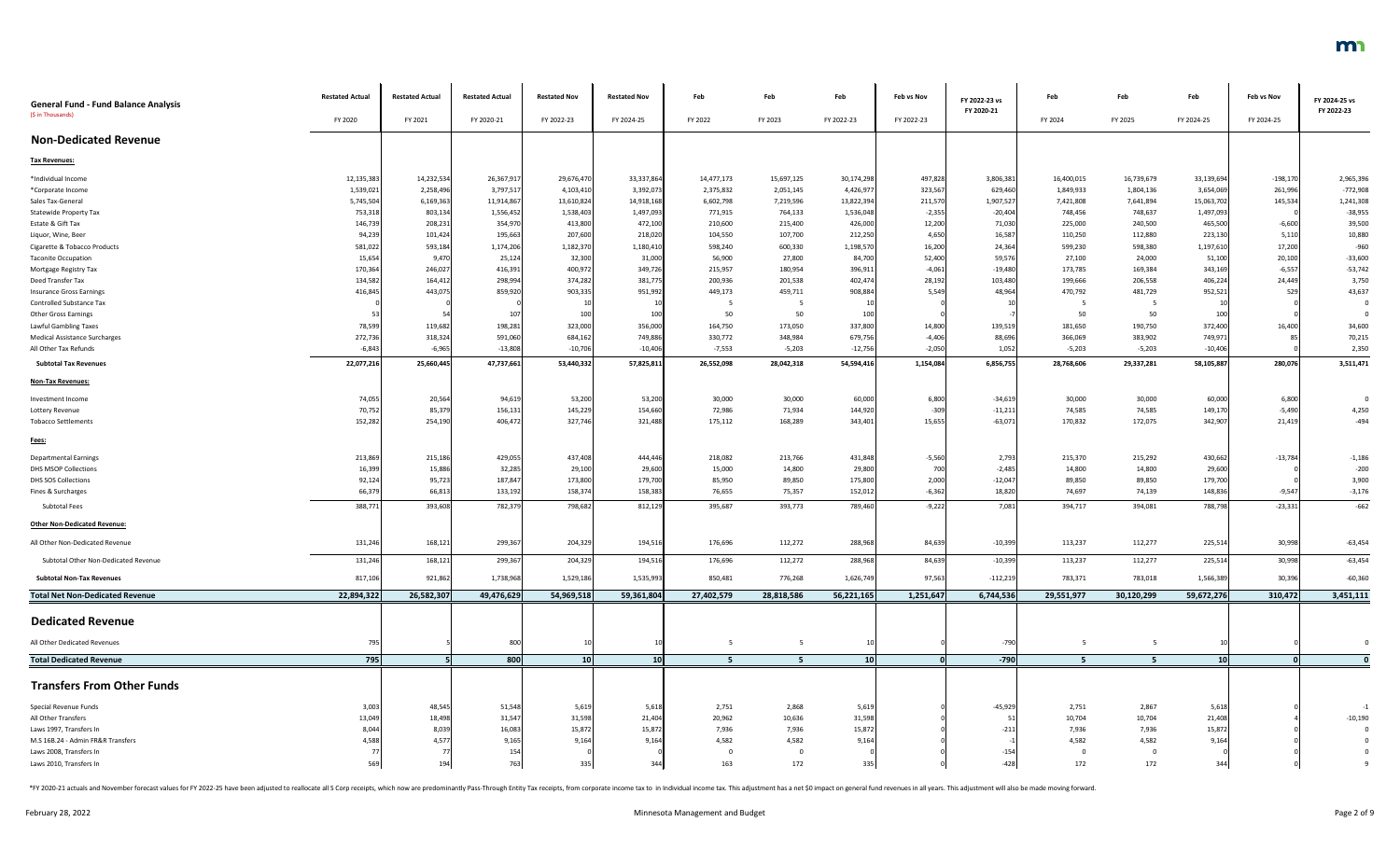| <b>General Fund - Fund Balance Analysis</b>                       | <b>Restated Actual</b> | <b>Restated Actual</b> | <b>Restated Actual</b> | <b>Restated Nov</b> | <b>Restated Nov</b> | Feb        | Feb        | Feb        | Feb vs Nov | FY 2022-23 vs<br>FY 2020-21 | Feb        | Feb        | Feb        | Feb vs Nov | FY 2024-25 vs<br>FY 2022-23 |
|-------------------------------------------------------------------|------------------------|------------------------|------------------------|---------------------|---------------------|------------|------------|------------|------------|-----------------------------|------------|------------|------------|------------|-----------------------------|
| (\$ in Thousands)                                                 | FY 2020                | FY 2021                | FY 2020-21             | FY 2022-23          | FY 2024-25          | FY 2022    | FY 2023    | FY 2022-23 | FY 2022-23 |                             | FY 2024    | FY 2025    | FY 2024-25 | FY 2024-25 |                             |
| M.S 16A. 724 - Tr fr HCAF Fund                                    | 122,000                | 122,000                | 244,000                | 244,000             | 244,000             | 122,000    | 122,000    | 244,000    |            |                             | 122,000    | 122,000    | 244,000    |            |                             |
| Laws 2015, Transfers In                                           | 991                    | 99                     | 1,983                  | 1,982               | 1,982               | 991        | 991        | 1,982      |            |                             | 991        | 991        | 1,982      |            |                             |
| Laws 2019, Transfers In                                           | 3,322                  | 147,439                | 150,761                |                     |                     |            |            |            |            | $-150,761$                  |            |            |            |            |                             |
| Laws 2020, Transfers In                                           |                        | 181,55                 | 181,551                | 17,21               |                     | 17,211     |            | 17,211     |            | $-164,340$                  |            | $\Omega$   |            |            | $-17,211$                   |
| Laws 2021, Transfer In                                            |                        | 38.                    | 382                    | 633,400             | 551,200             | 300        | 633,100    | 633,400    |            | 633,01                      | 551,200    | $\Omega$   | 551,200    |            | $-82,200$                   |
| <b>Total Transfers From Other Funds</b>                           | 155,643                | 532,294                | 687,937                | 959,181             | 849,584             | 176,896    | 782,285    | 959,181    |            | 271,244                     | 700,336    | 149,252    | 849,588    |            | $-109,593$                  |
| <b>Prior Year Adjustments</b>                                     | 99,722                 | 214,054                | 313,776                | 108,481             | 74,088              | 71,378     | 37,103     | 108,481    |            | $-205,295$                  | 37,064     | 37,024     | 74,088     |            | $-34,393$                   |
| <b>E-12 Education</b>                                             |                        |                        |                        |                     |                     |            |            |            |            |                             |            |            |            |            |                             |
| <b>General Education</b>                                          | 7,338,212              | 7,329,380              | 14,667,592             | 15,156,342          | 15,361,848          | 7,436,767  | 7,643,082  | 15,079,849 | $-76,493$  | 412,257                     | 7,682,152  | 7,651,875  | 15,334,027 | $-27,821$  | 254,178                     |
| <b>Other General Education Programs</b>                           | 41,968                 | 43,626                 | 85,594                 | 88,01               | 90,735              | 43,002     | 45,301     | 88,303     | 284        | 2,709                       | 45,926     | 46,789     | 92,715     | 1,980      | 4,412                       |
|                                                                   |                        |                        |                        |                     |                     |            |            |            |            |                             |            |            |            |            |                             |
| <b>Subtotal General Education</b>                                 | 7,380,180              | 7,373,006              | 14,753,186             | 15,244,361          | 15,452,583          | 7,479,769  | 7,688,383  | 15,168,15  | $-76,209$  | 414,966                     | 7,728,078  | 7,698,664  | 15,426,742 | $-25,841$  | 258,590                     |
| <b>Choice Programs</b>                                            | 174,962                | 182,374                | 357,336                | 378,364             | 402,501             | 179,212    | 188,563    | 367,775    | $-10,589$  | 10,439                      | 197,304    | 206,094    | 403,398    | 897        | 35,623                      |
| <b>Indian Programs</b>                                            | 12,979                 | 14,178                 | 27,157                 | 30,602              | 33,294              | 14,771     | 15,724     | 30,495     | $-107$     | 3,338                       | 16,354     | 16,965     | 33,319     |            | 2,824                       |
| Innovation & Accountability                                       | 101,778                | 102,673                | 204,45                 | 198,792             | 200,741             | 99,462     | 99,356     | 198,818    |            | $-5,633$                    | 100,443    | 100,352    | 200,795    |            | 1,977                       |
| Special Student & Teacher Programs                                | 82,370                 | 86,283                 | 168,653                | 168,571             | 151,939             | 87,971     | 80,600     | 168,571    |            | -82                         | 75,515     | 76,480     | 151,995    |            | $-16,576$                   |
| <b>Subtotal Education Excellence</b>                              | 372,089                | 385,508                | 757,597                | 776,329             | 788,475             | 381,416    | 384,243    | 765,659    | $-10,670$  | 8,062                       | 389,616    | 399,891    | 789,507    | 1,032      | 23,848                      |
| <b>Special Education</b>                                          | 1,598,463              | 1,715,841              | 3,314,304              | 3,714,979           | 4,126,801           | 1,757,278  | 1,887,968  | 3,645,246  | $-69,733$  | 330,942                     | 1,994,577  | 2,104,865  | 4,099,442  | $-27,359$  | 454,196                     |
| Facilities & Technology                                           | 163,405                | 140,414                | 303,819                | 276,933             | 268,819             | 139,791    | 136,935    | 276,726    | $-207$     | $-27,093$                   | 136,180    | 134,191    | 270,371    | 1,552      | $-6,355$                    |
| <b>Nutrition Programs</b>                                         | 28,481                 | 8,682                  | 37,163                 | 42,700              | 54,984              | 14,923     | 27,312     | 42,235     | $-465$     | 5,072                       | 27,399     | 27,585     | 54,984     |            | 12,749                      |
| <b>Library Programs</b>                                           | 18,070                 | 18,02                  | 36,098                 | 36,140              | 36,140              | 18,070     | 18,070     | 36,140     |            |                             | 18,070     | 18,070     | 36,140     |            |                             |
| Early Childhood & Family Support                                  | 175,670                | 172,494                | 348,164                | 348,855             | 351,159             | 173,820    | 174,687    | 348,507    | $-348$     | 343                         | 174,899    | 175,031    | 349,930    | $-1,229$   | 1,423                       |
| Community Ed & Prevention<br>Self-Sufficiency & Lifelong Learning | 1,108                  | 1,013<br>51,384        | 2,121                  | 1,897               | 1,818               | 960        | 956        | 1,916      |            | $-205$                      | 900        | 865        | 1,765      |            | $-151$                      |
|                                                                   | 50,295                 |                        | 101,679                | 103,774             | 103,764             | 51,889     | 51,885     | 103,774    |            | 2,095                       | 51,883     | 51,881     | 103,764    |            | $-10$                       |
| Subtotal E-12 Education Aids                                      | 2,035,492              | 2,107,856              | 4,143,348              | 4,525,278           | 4,943,485           | 2,156,731  | 2,297,813  | 4,454,544  | $-70,734$  | 311,196                     | 2,403,908  | 2,512,488  | 4,916,396  | $-27,089$  | 461,852                     |
| Education, Dept of                                                | 23,750                 | 25,956                 | 49,706                 | 57,143              | 51,930              | 30,856     | 26,287     | 57,143     |            | 7,437                       | 25,965     | 25,965     | 51,930     |            | $-5,213$                    |
| Prof Educator Licensing Std Bd.                                   | 4,345                  | 4,780                  | 9,125                  | 14,131              | 14,170              | 7,046      | 7,085      | 14,131     |            | 5,006                       | 7,085      | 7,085      | 14,170     |            | 39                          |
| Minn State Academies                                              | 13,194                 | 14,246                 | 27,440                 | 28,373              | 28,646              | 14,056     | 14,317     | 28,373     |            | 93                          | 14,323     | 14,323     | 28,646     |            | 273                         |
| Perpich Center for Arts Education                                 | 6,689                  | 7,783                  | 14,472                 | 14,93               | 15,064              | 7,406      | 7,527      | 14,933     |            | 46 <sup>°</sup>             | 7,532      | 7,532      | 15,064     |            | 131                         |
| <b>Total E-12 Education</b>                                       | 9,835,739              | 9,919,135              | 19,754,874             | 20,660,548          | 21,294,353          | 10,077,280 | 10,425,655 | 20,502,935 | $-157,613$ | 748,061                     | 10,576,507 | 10,665,948 | 21,242,455 | $-51,898$  | 739,520                     |
| <b>Higher Education</b>                                           |                        |                        |                        |                     |                     |            |            |            |            |                             |            |            |            |            |                             |
| Office of Higher Education                                        | 263,681                | 275,924                | 539,605                | 545,971             | 545,392             | 271,702    | 274,269    | 545,971    |            | 6,366                       | 272,696    | 272,696    | 545,392    |            | $-579$                      |
| University of Minnesota                                           | 669,666                | 671,406                | 1,341,072              | 1,381,312           | 1,378,512           | 690,656    | 690,656    | 1,381,312  |            | 40,240                      | 689,256    | 689,256    | 1,378,512  |            | $-2,800$                    |
| MN State Colleges & Universities                                  | 758,679                | 765,65                 | 1,524,338              | 1,581,883           | 1,579,222           | 792,392    | 789,491    | 1,581,883  |            | 57,545                      | 789,611    | 789,611    | 1,579,222  |            | $-2,661$                    |
| Mayo Foundation                                                   | 1,351                  | 1,351                  | 2,702                  | 2,702               | 2,702               | 1,351      | 1,351      | 2,702      |            |                             | 1,351      | 1,351      | 2,702      |            |                             |
| <b>Total Higher Education</b>                                     | 1,693,377              | 1,714,340              | 3,407,717              | 3,511,868           | 3,505,828           | 1,756,101  | 1,755,767  | 3,511,868  |            | 104,151                     | 1,752,914  | 1,752,914  | 3,505,828  |            | $-6,040$                    |
| <b>Property Tax Aids &amp; Credits</b>                            |                        |                        |                        |                     |                     |            |            |            |            |                             |            |            |            |            |                             |
| <b>Property Tax Refunds:</b>                                      |                        |                        |                        |                     |                     |            |            |            |            |                             |            |            |            |            |                             |
| Homestead Credit Refund                                           | 531,46                 | 576,390                | 1,107,857              | 1,206,700           | 1,312,200           | 588,100    | 610,900    | 1,199,000  | $-7,700$   | 91,143                      | 640,200    | 665,300    | 1,305,500  | $-6,700$   | 106,500                     |
| Renters Property Tax Refund                                       | 229,888                | 225,736                | 455,624                | 452,800             | 466,500             | 223,500    | 225,900    | 449,400    | $-3,400$   | $-6,224$                    | 231,600    | 234,700    | 466,300    | $-200$     | 16,900                      |
| Special Property Tax Refund                                       | 10,722                 | 10,877                 | 21,599                 | 11,330              | 13,000              | 3,010      | 6,500      | 9,510      | $-1,820$   | $-12,089$                   | 5,300      | 5,400      | 10,700     | $-2,300$   | 1,190                       |
| Sustainable Forest Incentive Payments                             | 11,876                 | 12,508                 | 24,384                 | 26,500              | 28,680              | 13,110     | 13,830     | 26,940     | 440        | 2,556                       | 14,390     | 14,970     | 29,360     | 680        | 2,420                       |
| <b>Subtotal Property Tax Refunds</b>                              | 783,953                | 825,511                | 1,609,464              | 1,697,330           | 1,820,380           | 827,720    | 857,130    | 1,684,850  | $-12,480$  | 75,386                      | 891,490    | 920,370    | 1,811,860  | $-8,520$   | 127,010                     |
| <b>Political Contribution Refunds</b>                             | 2,707                  | 3,220                  | 5,927                  | 6,500               | 6,500               | 2,700      | 3,500      | 6,200      | $-300$     | 273                         | 3,000      | 3,500      | 6,500      |            | 300                         |
| Tax Refund Interest                                               | 25,738                 | 16,180                 | 41,918                 | 28,400              | 25,800              | 14,850     | 12,750     | 27,600     | $-800$     | $-14,318$                   | 12,850     | 12,950     | 25,800     |            | $-1,800$                    |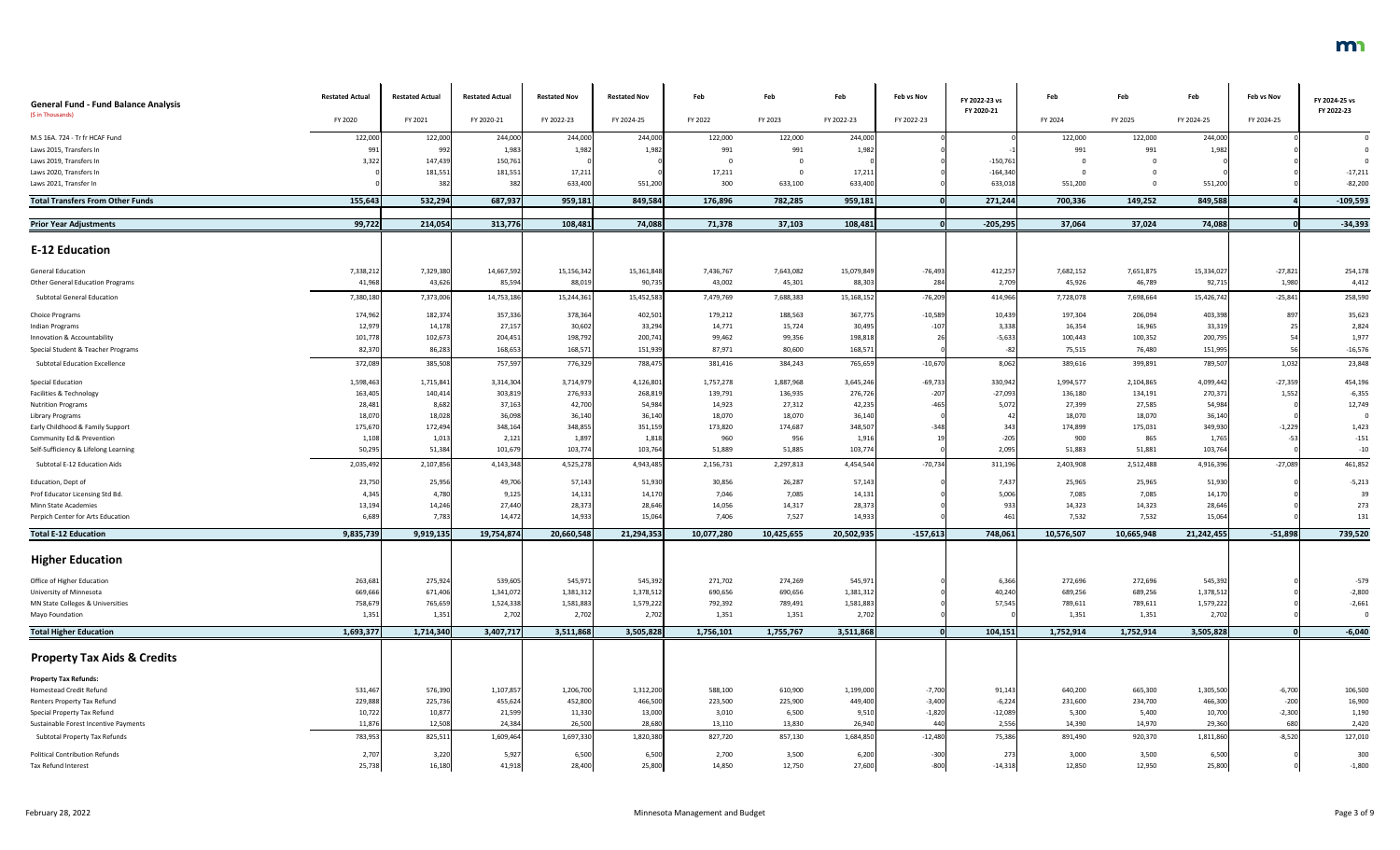| <b>General Fund - Fund Balance Analysis</b>                       | <b>Restated Actual</b> | <b>Restated Actual</b> | <b>Restated Actual</b> | <b>Restated Nov</b> | <b>Restated Nov</b> | Feb     | Feb            | Feb        | Feb vs Nov | FY 2022-23 vs | Feb            | Feb     | Feb              | Feb vs Nov | FY 2024-25 vs  |
|-------------------------------------------------------------------|------------------------|------------------------|------------------------|---------------------|---------------------|---------|----------------|------------|------------|---------------|----------------|---------|------------------|------------|----------------|
| (\$ in Thousands)                                                 | FY 2020                | FY 2021                | FY 2020-21             | FY 2022-23          | FY 2024-25          | FY 2022 | FY 2023        | FY 2022-23 | FY 2022-23 | FY 2020-21    | FY 2024        | FY 2025 | FY 2024-25       | FY 2024-25 | FY 2022-23     |
| Local Government Aid (City Aid)                                   | 457,137                | 561,353                | 1,018,490              | 1,128,796           | 1,128,796           | 564,398 | 564,398        | 1,128,796  |            | 110,306       | 564,398        | 564,398 | 1,128,796        |            |                |
| 21, SS1, CH 14 One-time Supplemental Local Government Aid         |                        |                        |                        | 5,516               |                     |         | 5,516          | 5,516      |            | 5,51          | $\Omega$       |         |                  |            | $-5,516$       |
| County Program Aid                                                | 233,958                | 260,216                | 494,174                | 527,983             | 528,328             | 263,971 | 264,012        | 527,983    |            | 33,809        | 264,374        | 263,954 | 528,328          |            | 345            |
| MMB Public Defender Aid (TR OUT)                                  |                        |                        |                        |                     |                     |         | $\overline{0}$ |            |            |               | $\Omega$       |         |                  |            |                |
| 21, SS1, CH 14, Public Defense Board Public Defender Aid (TR OUT) |                        |                        |                        | 1,000               | 1,000               | 500     | 500            | 1,000      |            | 1,000         | 500            | 500     | 1,000            |            |                |
| MMB Local Impact Notes (TR OUT)                                   |                        |                        |                        |                     |                     |         | $\Omega$       |            |            |               |                |         |                  |            |                |
| 21, SS1, CH 12, LBO Local Impact Notes (TR OUT)                   |                        |                        |                        | 41                  | 414                 | 207     | 207            | 414        |            | 414           | 207            | 207     | 414              |            |                |
| MDE Local Impact Notes (TR OUT)                                   |                        |                        |                        |                     |                     |         |                |            |            |               |                |         |                  |            |                |
| County Program Aid                                                | 233,958                | 260,216                | 494,174                | 529,41              | 529,756             | 264,685 | 264,726        | 529,411    |            | 35,23         | 265,088        | 264,668 | 529,756          |            | 345            |
| 21, SS1, CH 14 Local Homeless Prevention Aid to Counties          |                        |                        |                        |                     | 40,000              |         | $\Omega$       |            |            |               | 20,000         | 20,000  | 40,000           |            | 40,000         |
| 21, SS1, CH 14 One-time Local Government Assistance to Counties   |                        |                        |                        | 29,355              |                     | 29,355  | $\Omega$       | 29,355     |            | 29,355        | $\overline{0}$ |         |                  |            | $-29,355$      |
| Township Aid                                                      | 9,997                  | 10,000                 | 19,997                 | 20,000              | 20,000              | 10,000  | 10,000         | 20,000     |            |               | 10,000         | 10,000  | 20,000           |            | $\overline{0}$ |
| Payment in Lieu of Taxes - PILT                                   | 35,940                 | 36,090                 | 72,030                 | 73,387              | 79,289              | 36,581  | 36,806         | 73,387     |            | 1,35          | 40,567         | 40,792  | 81,359           | 2,070      | 7,972          |
| Aquatic Invasive Species Prevention Aid                           | 10,000                 | 10,000                 | 20,000                 | 20,000              | 20,000              | 10,000  | 10,000         | 20,000     |            |               | 10,000         | 10,000  | 20,000           |            | $\Omega$       |
| Riparian Protection Aid to BWSR (TR OUT)                          | 745                    | 745                    | 1,490                  | 1,490               | 1,490               | 745     | 745            | 1,490      |            |               | 745            | 745     | 1,490            |            |                |
| Riparian Protection Aid Local Distribution                        | 7,255                  | 7,255                  | 14,510                 | 14,510              | 14,510              | 7,255   | 7,255          | 14,510     |            |               | 7,255          | 7,255   | 14,510           |            |                |
| <b>Riparian Protection Aid</b>                                    | 8,000                  | 8,000                  | 16,000                 | 16,000              | 16,000              | 8,000   | 8,000          | 16,000     |            |               | 8,000          | 8,000   | 16,000           |            |                |
| Indian Family Out-Of-Home Placement Aid                           | 5,000                  | 5,000                  | 10,000                 | 7,886               | 10,000              | 4,337   | 3,549          | 7,886      |            | $-2,114$      | 5,000          | 5,000   | 10,000           |            | 2,114          |
| Casino Aid to Counties                                            | 1,614                  | 1,135                  | 2,749                  | 3,014               | 3,228               | 1,400   | 1,614          | 3,014      |            | 265           | 1,614          | 1,614   | 3,228            |            | 214            |
| State Taconite Aid to IRRR (TR OUT)                               | 3,721                  | 3,796                  | 7,517                  | 7,353               | 8,233               | 3,643   | 3,755          | 7,398      |            | $-119$        | 4,041          | 4,272   | 8,313            |            | 915            |
| State Taconite Aid Local Distribution                             | 4,298                  | 4,281                  | 8,579                  | 8,186               | 8,282               | 4,135   | 4,055          | 8,190      |            | $-389$        | 4,126          | 4,200   | 8,326            |            | 136            |
| State Taconite Aid                                                | 8,019                  | 8,077                  | 16,096                 | 15,53               | 16,515              | 7,778   | 7,810          | 15,588     |            | $-508$        | 8,167          | 8,472   | 16,639           | 124        | 1,051          |
| <b>Production Property Transition Aid</b>                         |                        | 24                     |                        |                     |                     |         |                |            |            |               | $\Omega$       |         |                  |            | $\mathbf 0$    |
| <b>Utility Valuation Transition Aid</b>                           |                        |                        |                        |                     |                     | 11      |                |            |            |               |                | 12      |                  |            |                |
|                                                                   |                        |                        |                        |                     |                     |         |                |            |            |               |                |         |                  |            |                |
| <b>Disparity Reduction Aid</b>                                    |                        |                        |                        |                     |                     |         |                |            |            |               |                |         |                  |            |                |
| School                                                            | 7,971                  | 8,074                  | 16,045<br>20,299       | 16,052              | 16,046<br>20,220    | 8,029   | 8,023          | 16,052     |            |               | 8,023          | 8,023   | 16,046<br>20,220 |            |                |
| Non-School                                                        | 10,105                 | 10,194                 |                        | 20,220              |                     | 10,110  | 10,110         | 20,220     |            |               | 10,110         | 10,110  |                  |            |                |
| <b>Border City Disparity Reduction Credit</b>                     |                        |                        |                        |                     |                     |         |                |            |            |               |                |         |                  |            |                |
| School                                                            | 2,534                  | 2,918                  | 5,452                  | 6,562               | 6,955               | 3,236   | 3,287          | 6,523      | -39        | 1,071         | 3,380          | 3,485   | 6,865            | -90        | 342            |
| Non-School                                                        | 9,959                  | 10,468                 | 20,427                 | 22,022              | 23,354              | 10,848  | 11,027         | 21,875     | $-147$     | 1,448         | 11,360         | 11,694  | 23,054           | $-300$     | 1,179          |
| Agricultural Homestead Market Value Credit                        |                        |                        |                        |                     |                     |         |                |            |            |               |                |         |                  |            |                |
| School                                                            | 8,635                  | 8,429                  | 17,064                 | 15,205              | 14,752              | 7,794   | 7,411          | 15,205     |            | $-1,859$      | 7,376          | 7,376   | 14,752           |            | $-453$         |
| Non-School                                                        | 28,912                 | 28,448                 | 57,360                 | 56,392              | 55,086              | 28,849  | 27,543         | 56,392     |            | $-968$        | 27,543         | 27,543  | 55,086           |            | $-1,306$       |
| School Building Bond Agricultural Credit                          | 37,852                 | 55,838                 | 93,690                 | 133,897             | 189,052             | 62,109  | 69,716         | 131,825    | $-2,072$   | 38,13         | 83,045         | 86,893  | 169,938          | $-19,114$  | 38,113         |
| <b>Agriculture Preservation Credit</b>                            |                        |                        |                        |                     |                     |         |                |            |            |               |                |         |                  |            |                |
| School                                                            |                        |                        | 132                    |                     |                     |         | - 0            |            |            | $-12$         | $\mathbf 0$    |         |                  |            |                |
| Non-School                                                        | 202                    |                        | 319                    |                     |                     |         |                |            |            | $-319$        | $\mathbf{0}$   |         |                  |            |                |
| Supplemental Taconite Homestead Credit                            | 5,394                  | 5,394                  | 10,788                 | 10,870              | 11,087              | 5,408   | 5,462          | 10,870     |            |               | 5,516          | 5,571   | 11,087           |            | 217            |
| Prior Year Credit Adjustment                                      |                        |                        |                        |                     |                     |         |                |            |            |               |                |         |                  |            |                |
| School                                                            |                        |                        |                        | 107                 |                     | 104     |                | 107        |            |               | $\mathbf 0$    |         |                  |            | $-107$         |
| Non-School                                                        | 148                    | 653                    | 801                    |                     |                     | 65      | $\Omega$       | 65         |            | $-736$        | $\Omega$       |         |                  |            | $-65$          |
| Police State Aid                                                  | 81,241                 | 84,184                 | 165,425                | 168,101             | 183,620             | 82,181  | 85,920         | 168,101    |            | 2,676         | 89,790         | 93,830  | 183,620          |            | 15,519         |
| Fire State Aid                                                    | 30,445                 | 32,500                 | 62,945                 | 69,451              | 73,600              | 34,191  | 35,240         | 69,431     | $-20$      | 6,486         | 36,270         | 37,330  | 73,600           |            | 4,169          |
| Fire Insurance Surcharge Aid                                      | 3,775                  | 4,611                  | 8,386                  | 9,640               | 10,230              | 5,404   | 5,566          | 10,970     | 1,330      | 2,584         | 5,733          | 5,905   | 11,638           | 1,408      | 668            |
| Police-Fire Retirement Supp Aid                                   | 15,495                 | 15,500                 | 30,995                 | 31,000              | 31,000              | 15,500  | 15,500         | 31,000     |            |               | 15,500         | 15,500  | 31,000           |            | $\mathbf{0}$   |
| Police/Fire Amortization Aid                                      | 2,729                  | 2,729                  | 5,458                  | 5,458               | 5,458               | 2,729   | 2,729          | 5,458      |            |               | 2,729          | 2,729   | 5,458            |            |                |
| Redirected Amortization Aid to SPTRFA/TRA                         | 2,094                  | 2,094                  | 4,188                  | 4,188               | 4,188               | 2,094   | 2,094          | 4,188      |            |               | 2,094          | 2,094   | 4,188            |            |                |
| Firefighter Supplemental Benefits Reimbursement                   | 606                    | 637                    | 1,243                  | 1,270               | 1,266               | 637     | 633            | 1,270      |            |               | 633            | 633     | 1,266            |            |                |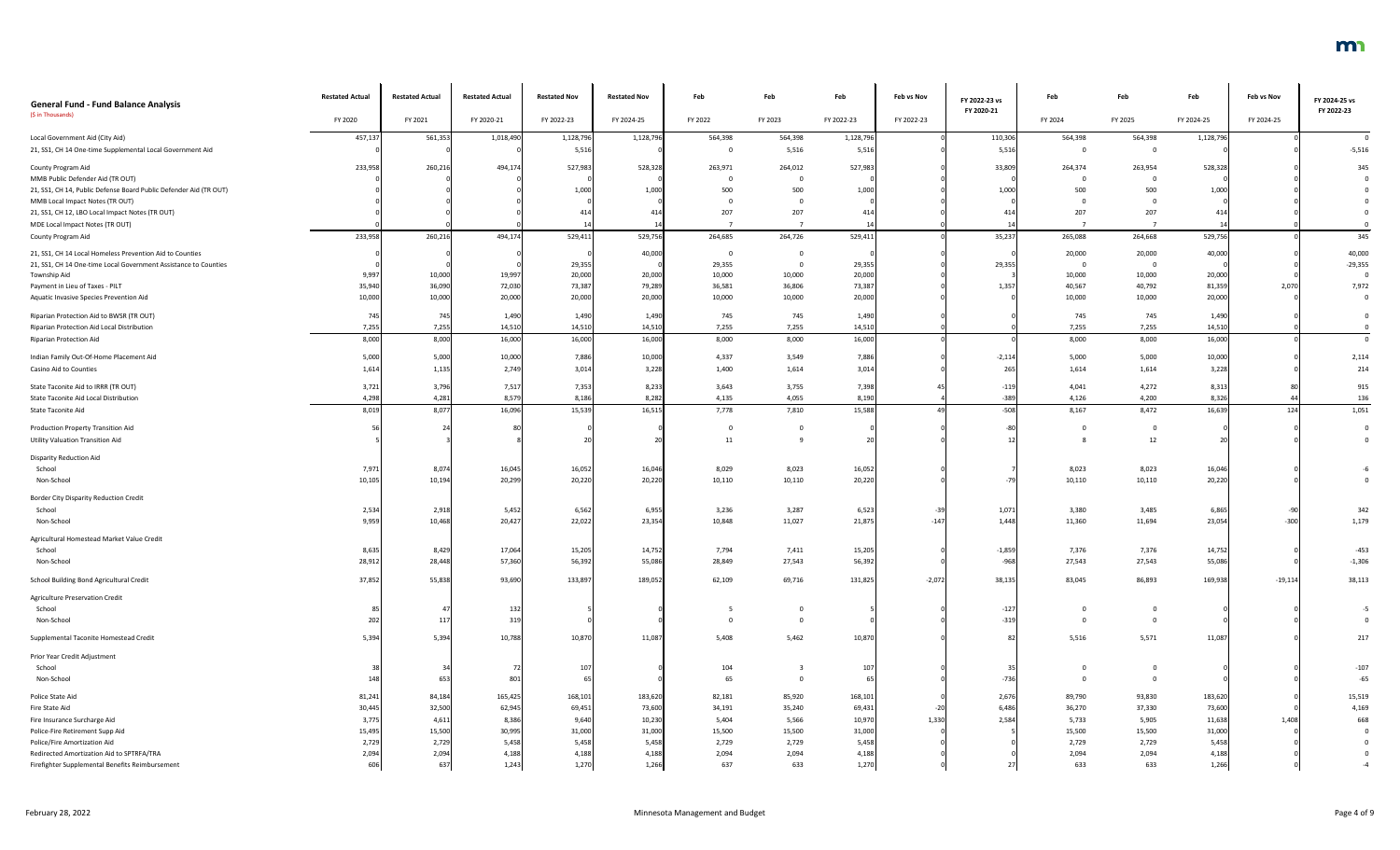| <b>General Fund - Fund Balance Analysis</b>                               | <b>Restated Actual</b> | <b>Restated Actual</b> | <b>Restated Actual</b> | <b>Restated Nov</b> | <b>Restated Nov</b> | Feb       | Feb       | Feb        | Feb vs Nov | FY 2022-23 vs | Feb       | Feb       | Feb        | Feb vs Nov | FY 2024-25 vs |
|---------------------------------------------------------------------------|------------------------|------------------------|------------------------|---------------------|---------------------|-----------|-----------|------------|------------|---------------|-----------|-----------|------------|------------|---------------|
| (\$ in Thousands)                                                         | FY 2020                | FY 2021                | FY 2020-21             | FY 2022-23          | FY 2024-25          | FY 2022   | FY 2023   | FY 2022-23 | FY 2022-23 | FY 2020-21    | FY 2024   | FY 2025   | FY 2024-25 | FY 2024-25 | FY 2022-23    |
| PERA Pension Aid                                                          | 13,900                 |                        | 13,900                 |                     |                     |           | - 0       |            |            | $-13,900$     | - 0       | $\Omega$  |            |            |               |
| Disaster Credit                                                           |                        |                        |                        |                     |                     |           |           |            |            |               |           |           |            |            |               |
| School                                                                    |                        |                        |                        | 604                 |                     | 437       |           | 486        | $-118$     | 454           | 28        | 31        |            |            | $-427$        |
| Non-School                                                                |                        |                        |                        | 1,809               |                     | 1,453     |           | 1,458      | $-351$     | 1,384         | 94        | 94        |            |            | $-1,270$      |
| Local Option Disaster Abatement Reimbursement                             |                        |                        |                        |                     |                     |           |           |            |            |               |           |           |            |            |               |
| School                                                                    |                        | 337                    |                        |                     |                     | 45        | 23        |            |            | $-269$        | 25        | 25        |            |            | -18           |
| Non-School                                                                |                        | 1,396                  | 1,396                  |                     |                     |           | 75        |            |            | $-1,317$      | 75        | 75        | 150        |            | 71            |
| Mahnomen Adjustments                                                      |                        |                        |                        |                     |                     |           |           |            |            |               |           |           |            |            |               |
| School                                                                    |                        | 140                    |                        | 280                 |                     | 140       | 140       | 280        |            |               | 140       | 140       | 280        |            |               |
| Non-School                                                                | 1.060                  | 1,060                  | 2,120                  | 2,120               | 2,120               | 1,060     | 1,060     | 2,120      |            |               | 1,060     | 1,060     | 2,120      |            |               |
| <b>Border City Reimbursement</b>                                          |                        |                        |                        |                     |                     | 32        | 32        |            |            |               | -32       | 32        |            |            |               |
| Taconite Aid Reimbursement                                                |                        |                        | 1,122                  | 1,122               | 1,122               | 561       | 561       | 1,122      |            |               | 561       | 561       | 1,122      |            |               |
| Performance Measurement Reimbursement                                     |                        |                        | 924                    |                     |                     | 497       | 497       | 994        |            |               | 497       | 497       | 994        |            |               |
| Minneapolis Debt Service Aid                                              | 4,120                  | 3,610                  | 7,730                  | 3,374               |                     | 3,374     |           | 3,374      |            | $-4,356$      |           |           |            |            | $-3,374$      |
| Wadena County Aid                                                         |                        |                        | 1,200                  |                     |                     |           |           |            |            | $-1,200$      |           |           |            |            |               |
| 19, SS1, CH 6 - Grants to various local governments                       | 4,447                  |                        | 4,447                  |                     |                     |           |           |            |            | $-4,447$      |           |           |            |            |               |
| 19, SS1, CH 6 - Grant to City of Virginia                                 |                        |                        |                        | 5,400               |                     | 5,400     |           | 5,400      |            | 5,400         |           |           |            |            | $-5,400$      |
| 20, CH 70 - Aids & Credits                                                | 11,000                 |                        | 11,000                 |                     |                     |           |           |            |            | $-11,000$     |           |           |            |            |               |
| 20, SS7, Ch. 2 - Small Business Assistance to Restaurants, Bars, and Gyms |                        |                        |                        |                     |                     |           |           |            |            |               |           |           |            |            |               |
| 21, SS1, CH 14 Grants to Various Local Governments                        |                        |                        |                        | 1,014               |                     | 1,014     |           | 1,014      |            | 1,014         |           |           |            |            | $-1,014$      |
| <b>Total Property Tax Aids &amp; Credits</b>                              | 1,866,803              | 2,025,878              | 3,892,681              | 4,168,586           | 4,367,225           | 2,075,125 | 2,078,514 | 4,153,639  | $-14,947$  | 260,958       | 2,151,796 | 2,191,007 | 4,342,803  | $-24,422$  | 189,164       |
| <b>Health &amp; Human Services</b>                                        |                        |                        |                        |                     |                     |           |           |            |            |               |           |           |            |            |               |
| Human Services, Dept of                                                   |                        |                        |                        |                     |                     |           |           |            |            |               |           |           |            |            |               |
| <b>Central Office Operations</b>                                          | 250,473                | 258,345                | 508,818                | 567,109             | 528,669             | 286,567   | 280,542   | 567,109    |            | 58,291        | 268,085   | 260,584   | 528,669    |            | $-38,440$     |
| <b>Forecasted Programs</b>                                                | 5,619,443              | 5,452,726              | 11,072,169             | 13,795,677          | 15,903,217          | 5,734,913 | 7,953,019 | 13,687,932 | $-107,745$ | 2,615,763     | 7,701,297 | 8,268,940 | 15,970,237 | 67,020     | 2,282,305     |
| <b>Grant Programs</b>                                                     | 459,472                | 396,764                | 856,236                | 900,547             | 844,303             | 446,007   | 454,688   | 900,695    | 148        | 44,459        | 445,880   | 398,587   | 844,467    | 164        | $-56,228$     |
| <b>State Operated Services</b>                                            | 382,994                | 392,669                | 775,663                | 892,470             | 902,000             | 441,470   | 451,000   | 892,470    |            | 116,807       | 451,000   | 451,000   | 902,000    |            | 9,530         |
| <b>Subtotal DHS Appropriations</b>                                        | 6,712,382              | 6,500,504              | 13,212,886             | 16,155,803          | 18,178,189          | 6,908,957 | 9,139,249 | 16,048,206 | $-107,597$ | 2,835,320     | 8,866,262 | 9,379,111 | 18,245,373 | 67,184     | 2,197,167     |
| Federal Reimbursement                                                     | $-35,699$              | $-31,627$              | $-67,326$              | $-93,442$           | $-86,110$           | $-46,598$ | $-46,844$ | $-93,442$  |            | $-26,116$     | $-44,265$ | $-41,845$ | $-86,110$  |            | 7,332         |
| 19, SS1, CH 9 - Blue Ribbon Commission                                    |                        |                        |                        |                     |                     |           | $\Omega$  |            |            |               | 0         |           |            |            |               |
| Health, Dept of                                                           | 122,773                | 134,097                | 256,870                | 324,910             | 312,099             | 162,896   | 162,014   | 324,910    |            | 68,040        | 158,478   | 153,621   | 312,099    |            | $-12,811$     |
| 20, CH 66 - Public Health Response Contingency Account (TR OUT)           | 20,889                 |                        | 20,889                 |                     |                     |           | - 0       |            |            | $-20,889$     | - 0       |           |            |            |               |
| 20, CH 70 - Public Health Response Contingency Account (TR OUT)           | 50,000                 |                        | 50,000                 |                     |                     |           |           |            |            | $-50,000$     |           |           |            |            |               |
| 20, CH 70 - Health Care Response Fund (TR OUT)                            | 150,000                |                        | 150,000                |                     |                     |           |           |            |            | $-150,000$    |           |           |            |            |               |
| <b>Emergency Medical Services Board</b>                                   | 3,012                  | 3,619                  | 6,631                  | 9,604               | 7,552               | 5,028     | 4,576     | 9,604      |            | 2,973         | 3,776     | 3,776     | 7,552      |            | $-2,052$      |
| Council on Disability                                                     | 910                    | 1,118                  | 2,028                  | 2,060               | 2,076               | 1,022     | 1,038     | 2,060      |            |               | 1,038     | 1,038     | 2,076      |            | 16            |
| MH/MR Ombudsman                                                           | 2,392                  | 2,367                  | 4,759                  | 5,216               | 5,072               | 2,680     | 2,536     | 5,216      |            | 457           | 2,536     | 2,536     | 5,072      |            | $-144$        |
| <b>Ombudsperson for Families</b>                                          | 621                    | 755                    | 1,376                  | 1,477               | 1,488               | 733       | 744       | 1,477      |            | 101           | 744       | 744       | 1,488      |            |               |
| Ombudsperson for American Indian Families                                 |                        |                        |                        | 380                 | 380                 | 190       | 190       | 380        |            | 380           | 190       | 190       | 380        |            |               |
| Board of Pharmacy - 19, SS1, Ch 63 - Opiate Epidemic Response             |                        | 202                    | 289                    |                     |                     |           |           |            |            | $-289$        |           |           |            |            |               |
| 19, SS1, CH 9 - Mnsure                                                    | 8,000                  |                        | 8,000                  |                     |                     |           |           |            |            | $-8,000$      |           |           |            |            |               |
| 21, SS1, CH 7, ART 15 - Transfer to MNsure (TR OUT)                       |                        |                        |                        | 3,844               |                     | 3,844     |           | 3,844      |            | 3,844         |           |           |            |            | $-3,844$      |
| <b>Total Health &amp; Human Services</b>                                  | 7,035,367              | 6,611,035              | 13,646,402             | 16,409,852          | 18,420,746          | 7,038,752 | 9,263,503 | 16,302,255 | $-107,597$ | 2,655,853     | 8,988,759 | 9,499,171 | 18,487,930 | 67,184     | 2,185,675     |
| <b>Public Safety &amp; Judiciary</b>                                      |                        |                        |                        |                     |                     |           |           |            |            |               |           |           |            |            |               |
| Supreme Court                                                             | 54,070                 | 59,852                 | 113,922                | 122,099             | 123,164             | 60,517    | 61,582    | 122,099    |            | 8,177         | 61,582    | 61,582    | 123,164    |            | 1,065         |
| Court of Appeals                                                          | 12,617                 | 13,383                 | 26,000                 | 27,064              | 27,148              | 13,490    | 13,574    | 27,064     |            | 1,064         | 13,574    | 13,574    | 27,148     |            | 84            |
| <b>District Courts</b>                                                    | 294,249                | 332,627                | 626,876                | 655,518             | 657,892             | 326,372   | 329,146   | 655,518    |            | 28,642        | 328,946   | 328,946   | 657,892    |            | 2,374         |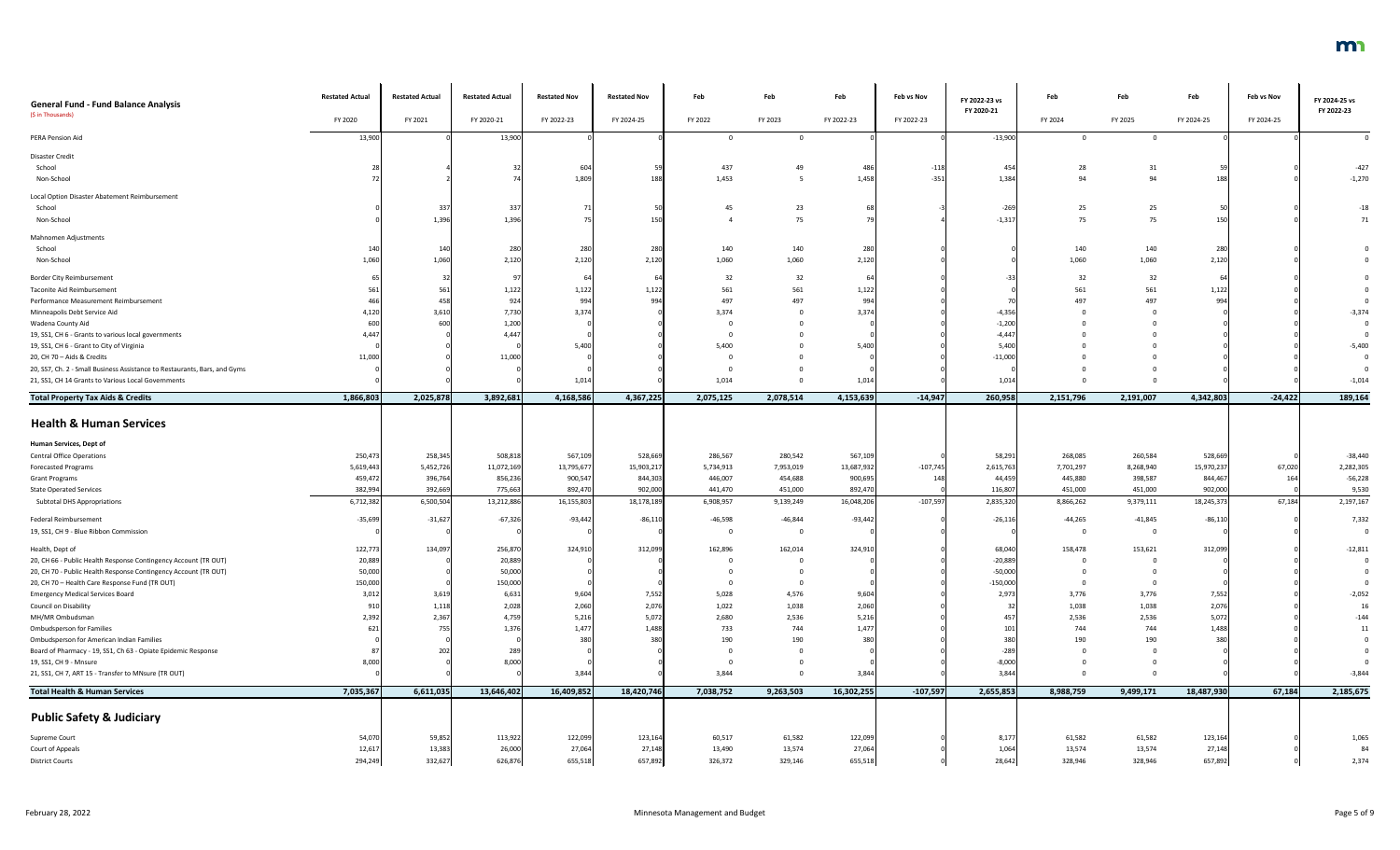|                                                                  | <b>Restated Actual</b> | <b>Restated Actual</b> | <b>Restated Actual</b> | <b>Restated Nov</b> | <b>Restated Nov</b> | Feb       | Feb            | Feb        | Feb vs Nov | FY 2022-23 vs | Feb       | Feb       | Feb        | Feb vs Nov | FY 2024-25 vs |
|------------------------------------------------------------------|------------------------|------------------------|------------------------|---------------------|---------------------|-----------|----------------|------------|------------|---------------|-----------|-----------|------------|------------|---------------|
| <b>General Fund - Fund Balance Analysis</b><br>(\$ in Thousands) |                        |                        |                        |                     |                     |           |                |            |            | FY 2020-21    |           |           |            |            | FY 2022-23    |
|                                                                  | FY 2020                | FY 2021                | FY 2020-21             | FY 2022-23          | FY 2024-25          | FY 2022   | FY 2023        | FY 2022-23 | FY 2022-23 |               | FY 2024   | FY 2025   | FY 2024-25 | FY 2024-25 |               |
| State Guardian Ad Litem Board                                    | 18,570                 | 21,224                 | 39,794                 | 45,391              | 45,630              | 22,576    | 22,815         | 45,391     |            | 5,597         | 22,815    | 22,815    | 45,630     |            | 239           |
| <b>Tax Court</b>                                                 | 1,325                  | 2,004                  | 3,329                  | 3,668               | 3,682               | 1,827     | 1,841          | 3,668      |            | 339           | 1,841     | 1,841     | 3,682      |            | 14            |
| Uniform Laws Comm                                                |                        |                        | 162                    | 200                 | 200                 | 100       | 100            | 200        |            |               | 100       | 100       | 200        |            |               |
| Judicial Stnds, Bd on                                            | 409                    | 401                    | 810                    | 1,415               | 1,172               | 829       | 586            | 1,415      |            | 605           | 586       | 586       | 1,172      |            | $-243$        |
| <b>Bd of Public Defense</b>                                      | 93,152                 | 103,840                | 196,992                | 217,790             | 222,818             | 106,381   | 111,409        | 217,790    |            | 20,798        | 111,409   | 111,409   | 222,818    |            | 5,028         |
| Private Detective Board                                          | 241                    | 246                    | 487                    | 570                 | 576                 | 282       | 288            | 570        |            | -83           | 288       | 288       | 576        |            |               |
| Peace Officer Standards and Training, Board                      | 10,084                 | 11,415                 | 21,499                 | 23,117              | 23,108              | 11,563    | 11,554         | 23,117     |            | 1,618         | 11,554    | 11,554    | 23,108     |            |               |
| Corrections, Dept of                                             | 595,509                | 642,904                | 1,238,413              | 1,270,439           | 1,277,040           | 631,127   | 639,312        | 1,270,439  |            | 32,026        | 638,296   | 638,744   | 1,277,040  |            | 6,601         |
| <b>Ombudsperson for Corrections</b>                              |                        |                        |                        | 1322                |                     | 659       | 663            | 1322       |            | 1322          | 663       | 663       | 1326       |            |               |
|                                                                  |                        |                        |                        |                     | 1326                |           |                |            |            |               |           |           |            |            |               |
| Sentencing Guidelines Commission                                 | 673                    | 677                    | 1,350                  | 1,505               | 1,530               | 740       | 765            | 1,505      |            | 155           | 765       | 765       | 1,530      |            | 25            |
| Public Safety, Dept of                                           | 100,961                | 119,164                | 220,125                | 268,728             | 252,116             | 141,074   | 127,621        | 268,695    |            | 48,570        | 126,058   | 126,058   | 252,116    |            | $-16,579$     |
| Human Rights, Dept of                                            | 4,526                  | 5,449                  | 9,975                  | 10,963              | 11,068              | 5,433     | 5,530          | 10,963     |            | 988           | 5,534     | 5,534     | 11,068     |            | 105           |
| Transfer to Disaster Contingency Account                         | 50,000                 |                        | 50,000                 | 30,000              |                     | 30,000    | $\overline{0}$ | 30,000     |            | $-20,000$     | - 0       | - 0       |            |            | $-30,000$     |
| Transfer out to Community Justice Acct.                          | 461                    | 46 <sup>2</sup>        | 922                    | 922                 | 922                 | 461       | 461            | 922        |            |               | 461       | 461       | 92         |            | $\Omega$      |
| <b>Total Public Safety &amp; Judiciary</b>                       | 1,236,945              | 1,313,711              | 2,550,656              | 2,680,711           | 2,649,392           | 1,353,431 | 1,327,247      | 2,680,678  | $-33$      | 130,022       | 1,324,472 | 1,324,920 | 2,649,392  |            | $-31,286$     |
| Transportation                                                   |                        |                        |                        |                     |                     |           |                |            |            |               |           |           |            |            |               |
| Transportation, Dept of                                          | 20,214                 | 21,701                 | 41,915                 | 173,989             | 46,568              | 144,205   | 29,784         | 173,989    |            | 132,074       | 23,284    | 23,284    | 46,568     |            | $-127,421$    |
| Metropolitan Council                                             | 113,190                | 102,820                | 216,010                | 235,700             | 177,260             | 147,070   | 88,630         | 235,700    |            | 19,690        | 88,630    | 88,630    | 177,260    |            | $-58,440$     |
| Public Safety, Dept of                                           | 41,416                 | 46,229                 | 87,645                 | 67,535              | 47,632              | 36,227    | 31,308         | 67,535     |            | $-20,110$     | 23,816    | 23,816    | 47,632     |            | $-19,903$     |
|                                                                  |                        |                        |                        |                     |                     |           |                |            |            |               |           |           |            |            |               |
| <b>Total Transportation</b>                                      | 174,820                | 170,750                | 345,570                | 477,224             | 271,460             | 327,502   | 149,722        | 477,224    |            | 131,654       | 135,730   | 135,730   | 271,460    |            | $-205,764$    |
| Environment                                                      |                        |                        |                        |                     |                     |           |                |            |            |               |           |           |            |            |               |
| <b>Pollution Control Agency</b>                                  | 6,729                  | 7,187                  | 13,916                 | 15,661              | 13,072              | 8,376     | 7,285          | 15,661     |            | 1,745         | 6,536     | 6,536     | 13,072     |            | $-2,589$      |
| Natural Resources, Dept of                                       | 85,829                 | 99,789                 | 191,577                | 208,118             | 190,406             | 107,256   | 100,703        | 207,959    | $-159$     | 22,341        | 95,203    | 95,203    | 190,406    |            | $-18,995$     |
| Natural Resources, Dept of (OPENS)                               | 27,481                 | 33,159                 | 60,640                 | 67,084              | 61,841              | 43,423    | 36,360         | 79,783     | 12,699     | 19,143        | 32,037    | 31,804    | 63,841     | 2,000      | $-14,500$     |
| Transfer to Mining and Environmental Regulatory Account (OPEN)   | 873                    | 949                    | 1,822                  | 1,765               | 1,843               | 886       | 883            | 1,769      |            | -53           | 893       | 963       | 1,856      |            | 87            |
| Water & Soil Resources Bd                                        | 21,096                 | 8,728                  | 29,824                 | 35,032              | 30,536              | 18,292    | 16,740         | 35,032     |            | 5,208         | 15,268    | 15,268    | 30,536     |            | $-4,496$      |
| <b>MN Conservation Corps</b>                                     | 455                    | 455                    | 910                    |                     | 910                 | 455       | 455            | 910        |            |               | 455       | 455       | 910        |            |               |
| Metropolitan Council Parks                                       | 2,540                  | 2,682                  | 5,222                  | 5,080               | 5,080               | 2,540     | 2,540          | 5,080      |            | -142          | 2,540     | 2,540     | 5,080      |            |               |
| Zoological Board                                                 | 9,665                  | 9,809                  | 19,474                 | 19,618              | 20,534              | 9,809     | 9,809          | 19,618     |            | 144           | 10,267    | 10,267    | 20,534     |            | 916           |
| Science Museum of Minnesota                                      | 1,079                  | 1,079                  | 2,158                  | 2,158               | 2,158               | 1,079     | 1,079          | 2,158      |            |               | 1,079     | 1,079     | 2,158      |            |               |
| Explore Minnesota Tourism                                        | 10,675                 | 18,375                 | 29,050                 | 29,957              | 29,046              | 15,434    | 14,523         | 29,957     |            | 90            | 14,523    | 14,523    | 29,046     |            | $-911$        |
| 21, SS1, CH 6 - MLCAT Repayment to REM-MLC (TR OUT)              |                        |                        |                        | 200                 | 200                 | 100       | 100            | 200        |            |               | 100       | 100       | 200        |            |               |
|                                                                  |                        |                        |                        |                     |                     |           |                |            |            |               |           |           |            |            |               |
| <b>Total Environment</b>                                         | 166,422                | 182,212                | 348,634                | 385,583             | 355,626             | 207,650   | 190,477        | 398,127    | 12,544     | 49,293        | 178,901   | 178,738   | 357,639    | 2,013      | $-40,488$     |
| <b>Economic Development, Energy, Ag and Housing</b>              |                        |                        |                        |                     |                     |           |                |            |            |               |           |           |            |            |               |
| Agriculture, Dept of                                             | 56,247                 | 55,972                 | 112,21                 | 117,929             | 118,484             | 58,918    | 59,011         | 117,929    |            | 5,710         | 58,492    | 59,992    | 118,484    |            | 555           |
| Animal Health Board                                              | 5,541                  | 5,752                  | 11,293                 | 12,097              | 12,162              | 6,016     | 6,081          | 12,097     |            | 804           | 6,081     | 6,081     | 12,162     |            | 65            |
| Agric Util Research Inst                                         | 3,893                  | 3,893                  | 7,786                  | 8,586               | 8,086               | 4,543     | 4,043          | 8,586      |            | 800           | 4,043     | 4,043     | 8,086      |            | $-500$        |
| Housing Finance (TR OUT)                                         | 64,048                 | 56,548                 | 120,596                | 125,596             | 115,596             | 67,798    | 57,798         | 125,596    |            | 5,000         | 57,798    | 57,798    | 115,596    |            | $-10,000$     |
| Commerce, Dept of                                                | 23,048                 | 23,880                 | 46,928                 | 71,071              | 60,246              | 40,805    | 30,266         | 71,071     |            | 24,143        | 30,692    | 29,554    | 60,246     |            | $-10,825$     |
| <b>Public Utilities Comm</b>                                     | 7,363                  | 8,010                  | 15,373                 | 16,499              | 16,628              | 8,185     | 8,314          | 16,499     |            | 1,126         | 8,314     | 8,314     | 16,628     |            | 129           |
| <b>Employment &amp; Economic Development</b>                     | 123,150                | 106,346                | 229,496                | 388,197             | 187,506             | 296,742   | 91,455         | 388,197    |            | 158,701       | 93,753    | 93,753    | 187,506    |            | $-200,691$    |
| <b>Destination Medical Center</b>                                | 13,493                 | 20,977                 | 34,470                 | 58,091              | 69,000              | 24,940    | 32,003         | 56,943     | $-1,148$   | 22,473        | 34,500    | 34,500    | 69,000     |            | 12,057        |
| 20, SS7, Ch. 2 - Unemployment Insurance Contingent Appropriation |                        |                        |                        |                     |                     |           | $\mathbf 0$    |            |            |               | - 0       | - 0       |            |            |               |
|                                                                  |                        |                        |                        |                     |                     | 6,332     | 4,379          | 10,711     |            |               | 3,479     | 3,479     |            |            | $-3,753$      |
| Labor & Industry                                                 | 2,581                  | 4,508                  | 7,089                  | 10,711              | 6,958               |           |                |            |            | 3,622         |           |           | 6,958      |            |               |
| <b>Mediation Services</b>                                        | 1,768                  | 2,396                  | 4,164                  | 4,785               | 4,580               | 2,370     | 2,415          | 4,785      |            | 621           | 2,290     | 2,290     | 4,580      |            | $-205$        |
| Region 3 - Occupation Tax (OPEN)                                 | 2,848                  | 2,659                  | 5,507                  | 5,300               | 5,730               | 2,649     | 2,680          | 5,329      |            | $-178$        | 2,889     | 2,888     | 5,777      |            | 448           |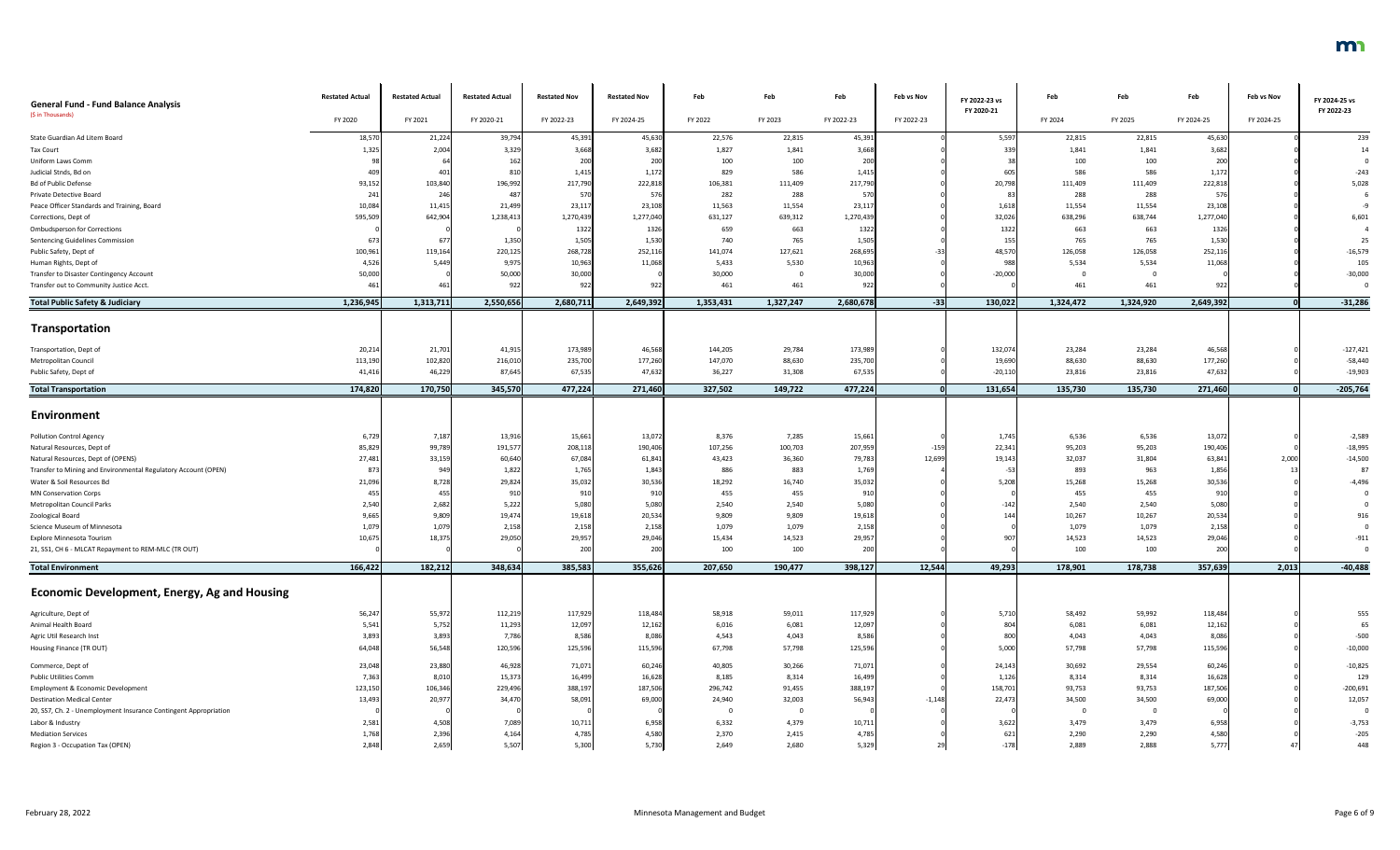| <b>General Fund - Fund Balance Analysis</b>               | <b>Restated Actual</b> | <b>Restated Actual</b> | <b>Restated Actual</b> | <b>Restated Nov</b> | <b>Restated Nov</b> | Feb     | Feb      | Feb        | Feb vs Nov | FY 2022-23 vs<br>FY 2020-21 | Feb            | Feb      | Feb        | Feb vs Nov | FY 2024-25 vs<br>FY 2022-23 |
|-----------------------------------------------------------|------------------------|------------------------|------------------------|---------------------|---------------------|---------|----------|------------|------------|-----------------------------|----------------|----------|------------|------------|-----------------------------|
| (\$ in Thousands)                                         | FY 2020                | FY 2021                | FY 2020-21             | FY 2022-23          | FY 2024-25          | FY 2022 | FY 2023  | FY 2022-23 | FY 2022-23 |                             | FY 2024        | FY 2025  | FY 2024-25 | FY 2024-25 |                             |
| 16A.152, Subd. 2a. (6) - Tr. to MN 21st century fund      |                        | 9,781                  | 9,781                  | 4,167               |                     | 8,584   | - 0      | 8,584      | 4,417      | $-1,197$                    | $\Omega$       |          |            |            | $-8,584$                    |
| Total Economic Development, Energy, Ag and Housing        | 303,980                | 300,722                | 604,702                | 823,029             | 604,976             | 527,882 | 298,445  | 826,327    | 3,298      | 221,625                     | 302,331        | 302,692  | 605,023    | 47         | $-221,304$                  |
| <b>State Government &amp; Veterans</b>                    |                        |                        |                        |                     |                     |         |          |            |            |                             |                |          |            |            |                             |
| Legislature                                               | 91,042                 | 94,460                 | 185,502                | 226,685             | 200,81              | 126,183 | 100,502  | 226,685    |            | 41,183                      | 100,380        | 100,431  | 200,811    |            | $-25,874$                   |
| Governor/Lt Gov Office                                    | 3,296                  | 3,922                  | 7,218                  | 7,244               | 7,244               | 3,622   | 3,622    | 7,244      |            | 26                          | 3,622          | 3,622    | 7,244      |            |                             |
| <b>State Auditor Office</b>                               | 8,481                  | 8,946                  | 17,427                 | 24,104              | 24,192              | 12,021  | 12,083   | 24,104     |            | 6,677                       | 12,096         | 12,096   | 24,192     |            | 88                          |
| <b>Attorney General Office</b>                            | 22,047                 | 24,256                 | 46,303                 | 54,886              | 52,376              | 28,698  | 26,188   | 54,886     |            | 8,583                       | 26,188         | 26,188   | 52,376     |            | $-2,510$                    |
| Secretary of State                                        | 22,544                 | 8,877                  | 31,421                 | 18,836              | 27,994              | 9,684   | 9,152    | 18,836     |            | $-12,585$                   | 18,842         | 9,152    | 27,994     |            | $-532$                      |
| Campaign Finance                                          | 1,168                  | 3,616                  | 4,784                  | 5,014               | 4,960               | 1,249   | 3,568    | 4,817      | $-19$      |                             | 1,271          | 3,568    | 4,839      | $-121$     | 22                          |
| Investment Board                                          | 139                    | 139                    | 278                    | 278                 | 278                 | 139     | 139      | 278        |            |                             | 139            | 139      | 278        |            |                             |
| <b>MN-IT Services</b>                                     | 4,449                  | 10,622                 | 15,071                 | 19,737              | 18,464              | 9,855   | 9,882    | 19,737     |            | 4,666                       | 9,232          | 9,232    | 18,464     |            | $-1,273$                    |
| Administrative Hearings Office                            | 376                    |                        | 774                    | 814                 | -81                 | 405     | 409      | 814        |            |                             | 409            | 409      | 818        |            | -4                          |
| Administration, Dept of                                   | 25,716                 | 25,776                 | 51,391                 | 57,281              | 55,278              | 26,897  | 29,423   | 56,320     | $-961$     | 4,828                       | 27,549         | 27,729   | 55,278     |            | $-1,042$                    |
| Administration Dept, WCRA (OPEN)                          | 661                    | 71(                    | 1,371                  | 1,532               | 1,634               | 747     | 785      | 1,532      |            | 161                         | 809            | 825      | 1,634      |            | 102                         |
| Capitol Area Arch Planning Bd                             | 35 <sub>2</sub>        | 35 <sub>1</sub>        | 702                    | 751                 | 730                 | 386     | 365      | 751        |            |                             | 365            | 365      | 730        |            | $-21$                       |
| Minnesota Management & Budget                             | 26,806                 | 27,233                 | 54,039                 | 59,059              | 59,480              | 29,319  | 29,740   | 59,059     |            | 5,020                       | 29,740         | 29,740   | 59,480     |            | 421                         |
| 20, SS7, Ch. 2 - County Relief Grants to Local Businesses |                        | 114,728                | 114,728                |                     |                     |         | $\Omega$ |            |            | $-114,728$                  | $\overline{0}$ | $\Omega$ |            |            |                             |
| Revenue, Dept of                                          | 160,677                | 160,732                | 320,285                | 347,044             | 348,214             | 173,437 | 173,607  | 347,044    |            | 25,635                      | 174,607        | 173,607  | 348,214    |            | 1,170                       |
| Revenue, Dept of (OPENS)                                  | 430                    | 496                    | 926                    | 2,050               | 2,050               | 1,025   | 1,025    | 2,050      |            | 1,124                       | 1,025          | 1,025    | 2,050      |            | $\mathbf{0}$                |
| <b>Amateur Sports Commission</b>                          | 290                    | 347                    | 637                    | 628                 | 634                 | 311     | 317      | 628        |            |                             | 317            | 317      | 634        |            |                             |
| Council for Minnesotans of African Heritage               | 439                    | 586                    | 1,025                  | 1,096               | 1,104               | 544     | 552      | 1,096      |            |                             | 552            | 552      | 1,104      |            |                             |
| Minnesota Council on Latino Affairs                       | 389                    |                        | 878                    | 1,078               | 1,088               | 534     | 544      | 1,078      |            | 200                         | 544            | 544      | 1,088      |            |                             |
| Council on Asian-Pacific Minnesotans                      | 487                    |                        | 957                    | 1,059               | 1,068               | 525     | 534      | 1,059      |            |                             | 534            | 534      | 1,068      |            |                             |
| Indian Affairs Council                                    | 565                    | 60                     | 1,172                  | 1,719               | 1,728               | 855     | 864      | 1,719      |            | 547                         | 864            | 864      | 1,728      |            |                             |
| <b>Historical Society</b>                                 | 22,968                 | 23,518                 | 46,486                 | 47,886              | 47,836              | 23,968  | 23,918   | 47,886     |            | 1,400                       | 23,918         | 23,918   | 47,836     |            | $-50$                       |
| State Arts Board                                          | 8,059                  | 7,646                  | 15,705                 | 15,082              | 15,122              | 7,541   | 7,541    | 15,082     |            | $-623$                      | 7,561          | 7,561    | 15,122     |            |                             |
| <b>MN Humanities Commission</b>                           | 670                    | 730                    | 1,400                  | 1,400               | 1,400               | 700     | 700      | 1,400      |            |                             | 700            | 700      | 1,400      |            |                             |
| Veterans Affairs, Dept of                                 | 77,340                 | 78,561                 | 153,929                | 182,716             | 180,372             | 89,530  | 93,186   | 182,716    |            | 26,815                      | 90,185         | 90,185   | 180,370    |            | $-3,346$                    |
| Veterans Affairs, Dept of (OPEN)                          | 3,028                  | 1,000                  | 4,028                  | 6,000               | 6,000               | 3,500   | 3,500    | 7,000      | 1,000      | 2,972                       | 3,500          | 3,500    | 7,000      | 1,000      | 1,000                       |
| Military Affairs, Dept of                                 | 21,359                 | 23,073                 | 82,518                 | 53,227              | 49,178              | 28,638  | 24,589   | 53,227     |            | 8,795                       | 24,589         | 24,589   | 49,178     |            | $-4,049$                    |
| Military Affairs, Dept of (OPEN)                          | 12,443                 | 30,063                 | 42,506                 | 4,012               | 4,012               | 2,006   | 2,006    | 4,012      |            | $-38,494$                   | 2,006          | 2,006    | 4,012      |            |                             |
| Accountancy, Bd of                                        | 584                    | 65                     | 1,234                  | 1,386               | 1,396               | 688     | 698      | 1,386      |            | 152                         | 698            | 698      | 1,396      |            |                             |
| Architectural/Eng, Bd of                                  | 685                    | 70 <sup>c</sup>        | 1,394                  | 1,737               | 1,748               | 863     | 874      | 1,737      |            | 343                         | 874            | 874      | 1,748      |            |                             |
| <b>Board of Cosmetologist Examiners</b>                   | 2,752                  | 2,606                  | 5,358                  | 5,846               | 5,846               | 2,923   | 2,923    | 5,846      |            | 488                         | 2,923          | 2,923    | 5,846      |            |                             |
| <b>Board of Barber Examiners</b>                          | 284                    |                        | 61.                    | 701                 | 700                 | 348     | 353      | 701        |            |                             | 353            | 353      | 706        |            |                             |
| <b>Contingent Accounts</b>                                | 100                    |                        |                        | 500                 | 500                 | 500     | $\Omega$ | 500        |            | 400                         | 500            |          | 500        |            |                             |
| <b>Tort Claims</b>                                        |                        |                        |                        |                     |                     | 161     | 161      | 322        |            | 322                         | 161            | 161      | 322        |            |                             |
| Consolidated Leg & Const Officers Retire (OPEN)           | 8,850                  | 8,761                  | 17,611                 | 17,616              | 18,328              | 8,721   | 8,895    | 17,616     |            |                             | 9,073          | 9,255    | 18,328     |            | 712                         |
| Judges Plan Direct Appropriation                          | 6,000                  | 6,000                  | 12,000                 | 12,000              | 12,000              | 6,000   | 6,000    | 12,000     |            |                             | 6,000          | 6,000    | 12,000     |            |                             |
| 18, CH 211 - Pension, PERA Police and Fire                | 4,500                  | 9,000                  | 13,500                 | 18,000              | 18,000              | 9,000   | 9,000    | 18,000     |            | 4,500                       | 9,000          | 9,000    | 18,000     |            |                             |
| PERA/Mpls Employee Retirement Aid (OPEN)                  | 16,000                 | 16,000                 | 32,000                 | 32,000              | 32,000              | 16,000  | 16,000   | 32,000     |            |                             | 16,000         | 16,000   | 32,000     |            |                             |
| 1993 TRA/Mpls Teacher Retire Aid (OPEN)                   | 2,500                  | 2,500                  | 5,000                  | 5,000               | 5,000               | 2,500   | 2,500    | 5,000      |            |                             | 2,500          | 2,500    | 5,000      |            |                             |
| 1997 TRA/Mpls Teacher Retire Aid (OPEN)                   | 27,331                 | 27,331                 | 54,662                 | 54,662              | 54,662              | 27,331  | 27,331   | 54,662     |            |                             | 27,331         | 27,331   | 54,662     |            |                             |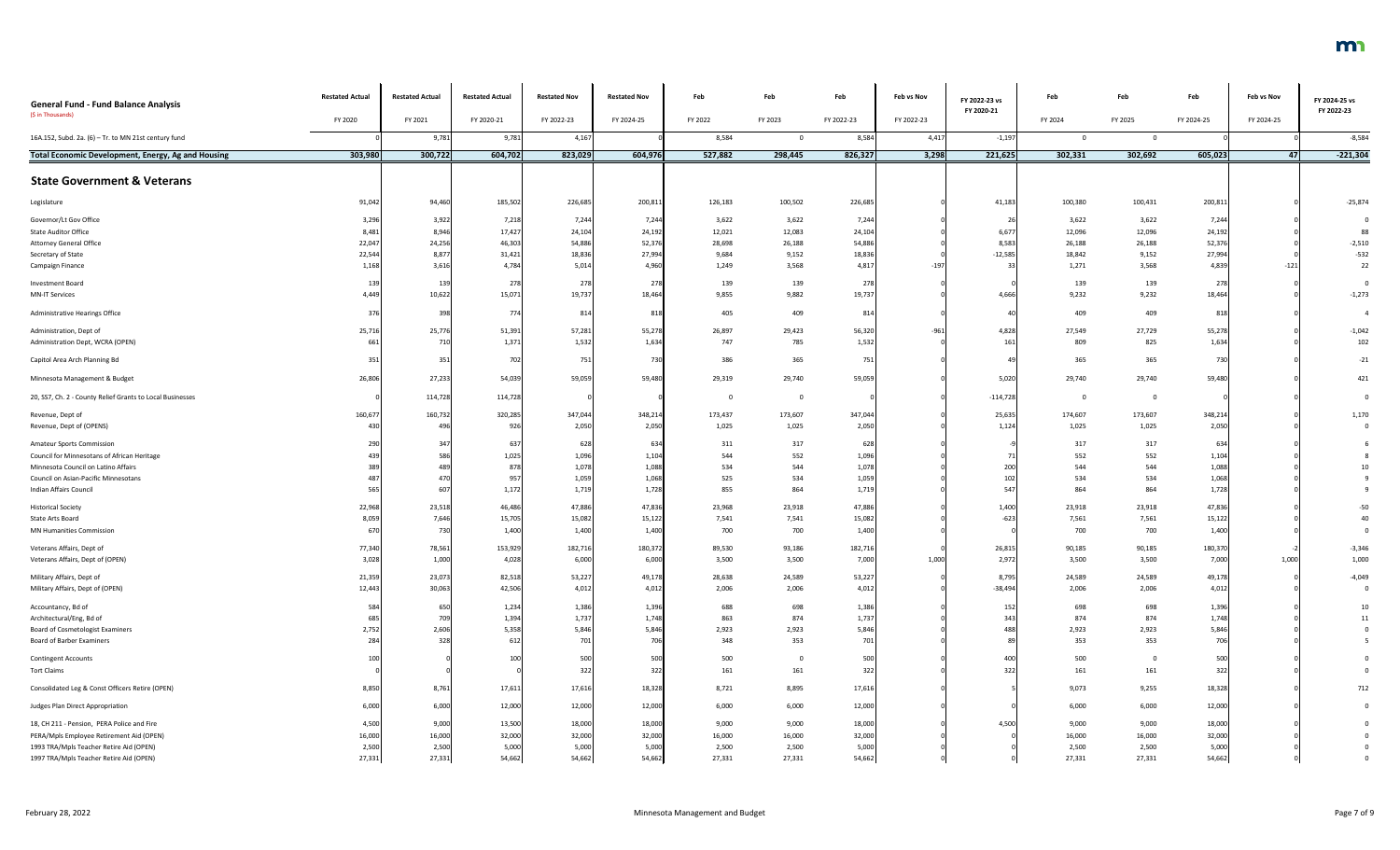| <b>General Fund - Fund Balance Analysis</b>                      | <b>Restated Actual</b> | <b>Restated Actual</b> | <b>Restated Actual</b> | <b>Restated Nov</b> | <b>Restated Nov</b> | Feb       | Feb       | Feb        | Feb vs Nov | FY 2022-23 vs | Feb       | Feb       | Feb        | Feb vs Nov | FY 2024-25 vs |
|------------------------------------------------------------------|------------------------|------------------------|------------------------|---------------------|---------------------|-----------|-----------|------------|------------|---------------|-----------|-----------|------------|------------|---------------|
| (\$ in Thousands)                                                | FY 2020                | FY 2021                | FY 2020-21             | FY 2022-23          | FY 2024-25          | FY 2022   | FY 2023   | FY 2022-23 | FY 2022-23 | FY 2020-21    | FY 2024   | FY 2025   | FY 2024-25 | FY 2024-25 | FY 2022-23    |
| St Paul Teacher Retirement Aid 1997 (OPEN)                       | 14,827                 | 14,827                 | 29,654                 | 29,654              | 29,654              | 14,827    | 14,827    | 29,654     |            |               | 14,827    | 14,827    | 29,654     |            |               |
| <b>Subtotal State Government &amp; Veterans</b>                  | 600,633                | 741,064                | 1,341,697              | 1,320,642           | 1,294,227           | 672,181   | 648,303   | 1,320,484  | $-158$     | $-21,213$     | 651,784   | 643,320   | 1,295,104  | 877        | $-35,070$     |
| MMB Non-Operating (OPEN)                                         | 5,293                  | 5,761                  | 11,054                 | 12,301              | 13,427              | 4,245     | 4,442     | 8,687      | $-3,614$   | $-2,367$      | 4,640     | 4,842     | 9,482      | $-3,945$   | 795           |
| Indirect Cost Receipts Offset                                    | $-19,078$              | $-28,546$              | $-47,624$              | $-47,700$           | $-47,700$           | $-23,850$ | $-23,850$ | $-47,700$  |            | $-76$         | $-23,850$ | $-23,850$ | $-47,700$  |            |               |
| One time Transfer to HCAF (TR OUT)                               | 7,200                  |                        | 7,200                  |                     |                     |           |           |            |            | $-7,200$      | - 0       |           |            |            |               |
| <b>CMA Interest Liability</b>                                    | 214                    | 253                    | 46                     |                     |                     |           |           |            |            | $-467$        |           |           |            |            |               |
| 20, CH 71, Transfer to COVID-19 Minnesota Fund                   | 200,000                |                        | 200,000                |                     |                     |           |           |            |            | $-200,000$    |           |           |            |            |               |
| 21, CH 26 - Claims Bill                                          |                        |                        |                        | 109                 |                     | 109       |           | 109        |            | 109           |           |           |            |            | $-109$        |
| 21, SS1, CH2 - Reinsurrance Tr to HCAF (TR OUT)                  |                        |                        |                        | 79,101              |                     | 79,101    |           | 79,101     |            | 79,101        |           |           |            |            | $-79,101$     |
| <b>Total State Government &amp; Veterans</b>                     | 794,715                | 718,612                | 1,513,327              | 1,364,453           | 1,259,954           | 731,786   | 628,895   | 1,360,681  | $-3,772$   | $-152,646$    | 632,574   | 624,312   | 1,256,886  | $-3,068$   | $-113,485$    |
|                                                                  |                        |                        |                        |                     |                     |           |           |            |            |               |           |           |            |            |               |
| <b>Debt Service</b>                                              |                        |                        |                        |                     |                     |           |           |            |            |               |           |           |            |            |               |
| Debt Service                                                     | 540,081                | 515,544                | 1,055,625              | 1,198,836           | 1,272,723           | 592,426   | 604,322   | 1,196,748  | $-2,088$   | 141,123       | 627,160   | 629,974   | 1,257,134  | $-15,589$  | 60,386        |
| <b>Total Debt Service</b>                                        | 540,081                | 515,544                | 1,055,625              | 1,198,836           | 1,272,723           | 592,426   | 604,322   | 1,196,748  | $-2,088$   | 141,123       | 627,160   | 629,974   | 1,257,134  | $-15,589$  | 60,386        |
|                                                                  |                        |                        |                        |                     |                     |           |           |            |            |               |           |           |            |            |               |
| <b>Capital Projects</b>                                          |                        |                        |                        |                     |                     |           |           |            |            |               |           |           |            |            |               |
| 08, CH 179 - Housing Finance Agency (TR OUT)                     | 2,394                  | 2,399                  | 4,793                  | 4,794               | 4,793               | 2,395     | 2,399     | 4,794      |            |               | 2,397     | 2,396     | 4,793      |            |               |
| 14, CH 295 - Housing Finance Agency (TR OUT)                     | 6,371                  | 6,380                  | 12,751                 | 12,767              | 12,771              | 6,386     | 6,381     | 12,767     |            |               | 6,387     | 6,384     | 12,771     |            |               |
| 12, CH 293 - Housing Finance Agency (TR OUT)                     | 2,036                  | 2,035                  | 4,071                  | 4,077               | 4,077               | 2,040     | 2,037     | 4,077      |            |               | 2,038     | 2,039     | 4,077      |            |               |
| 15, SS1, CH 5 - Housing Finance Agency (TR OUT)                  |                        | 798                    | 1,592                  | 1,582               | 1,584               | 789       | 793       | 1,582      |            |               | 791       | 793       | 1,584      |            |               |
| 17, SS1, CH 8 - Housing Finance Agency (TR OUT)                  | 2,797                  | 2,337                  | 5,134                  | 4,670               | 4,664               | 2,337     | 2,333     | 4,670      |            | -46           | 2,332     | 2,332     | 4,664      |            |               |
| 18, CH 214 - Housing Finance Agency (TR OUT)                     |                        | 737                    | 737                    | 12,800              | 12,800              | 6,400     | 6,400     | 12,800     |            | 12,063        | 6,400     | 6,400     | 12,800     |            |               |
| 19, SS1, CH 13 - Housing Finance Agency (TR OUT)                 |                        |                        |                        | 7,200               | 9,600               | 2,400     | 4,800     | 7,200      |            | 7,200         | 4,800     | 4,800     | 9,600      |            | 2,400         |
| 20, SS5, CH 3 - Housing Finance Agency (TR OUT)                  |                        |                        |                        | 4,000               | 16,000              |           | 4,000     | 4,000      |            | 4,000         | 8,000     | 8,000     | 16,000     |            | 12,000        |
| 21, SS1, CH 8 - Housing Finance Agency (TR OUT)                  |                        |                        |                        |                     | 12,000              |           | 0         |            |            |               | 4,000     | 8,000     | 12,000     |            | 12,000        |
| 08, CH 179 - UofM Biomed Research Facility                       | 13,921                 | 13,926                 | 27,847                 | 27,849              | 27,848              | 13,926    | 13,923    | 27,849     |            |               | 13,923    | 13,925    | 27,848     |            |               |
| 06, CH 247 - UofM Stadium                                        | 10,250                 | 10,250                 | 20,500                 | 20,500              | 20,500              | 10,250    | 10,250    | 20,500     |            |               | 10,250    | 10,250    | 20,500     |            |               |
| State Appropriation Refunding Bonds (TR OUT)                     | 54,934                 | 54,707                 | 109,641                | 108,484             | 108,277             | 54,645    | 53,839    | 108,484    |            | $-1,157$      | 53,987    | 54,290    | 108,277    |            | $-207$        |
| 12, CH 299 - Grants To St Paul, Pmts to MSFA for MPLS            | 2,700                  | 10,959                 | 13,659                 | 23,178              | 24,809              | 11,373    | 11,807    | 23,180     |            | 9,521         | 12,262    | 12,549    | 24,811     |            | 1,631         |
| 12, CH 299 - Vikings Stadium Debt Service (TR OUT)               | 30,156                 | 30,157                 | 60,31                  | 60,309              | 60,303              | 30,154    | 30,155    | 60,309     |            |               | 30,152    | 30,151    | 60,303     |            |               |
| 20, SS5, CH 3 - ADM Electric Vehicle Infrastructure Debt Service |                        |                        |                        | 468                 |                     | 234       | 234       | 468        |            | 468           | 234       | 234       | 468        |            |               |
| 20, SS5, CH 3 - MPCA Response to Releases Debt Service           |                        |                        |                        | 4,316               | 4,316               | 2,158     | 2,158     | 4,316      |            | 4,316         | 2,158     | 2,158     | 4,316      |            |               |
| 20, SS5, CH 3 - Minnesota Public TV Debt Service                 |                        |                        |                        | 3,518               | 3,518               | 1,759     | 1,759     | 3,518      |            | 3,518         | 1,759     | 1,759     | 3,518      |            |               |
| 20, SS5, CH 3 - Cash Capital Projects                            |                        | 8,779                  | 8,779                  |                     |                     |           |           |            |            | $-8,779$      |           |           |            |            |               |
| 20, SS5, CH 3 - Cash for Equity Projects                         |                        | 30,000                 | 30,000                 |                     |                     |           |           |            |            | $-30,000$     |           |           |            |            |               |
| 21, SS1, CH 14 Targeted Community Capital Project Grant Program  |                        |                        |                        | 24,000              |                     | 24,000    |           | 24,000     |            | 24,000        |           |           |            |            | $-24,000$     |
| <b>Total Capital Projects</b>                                    | 129,727                | 174,629                | 304,356                | 338,772             | 350,527             | 176,153   | 162,621   | 338,774    |            | 34,418        | 172,812   | 177,611   | 350,423    | $-104$     | 11,649        |
|                                                                  |                        |                        |                        |                     |                     |           |           |            |            |               |           |           |            |            |               |
| <b>Cancellation Estimates</b>                                    |                        |                        |                        |                     |                     |           |           |            |            |               |           |           |            |            |               |
| <b>Cancellation Estimates</b>                                    |                        |                        |                        | $-20,000$           | $-20,000$           | $-5,000$  | $-15,000$ | $-20,000$  |            | $-20,000$     | $-5,000$  | $-15,000$ | $-20,000$  |            |               |
| <b>Total Cancellation Estimates</b>                              |                        |                        |                        | $-20,000$           | $-20,000$           | $-5,000$  | $-15,000$ | $-20,000$  |            | $-20,000$     | $-5,000$  | $-15,000$ | $-20,000$  |            |               |